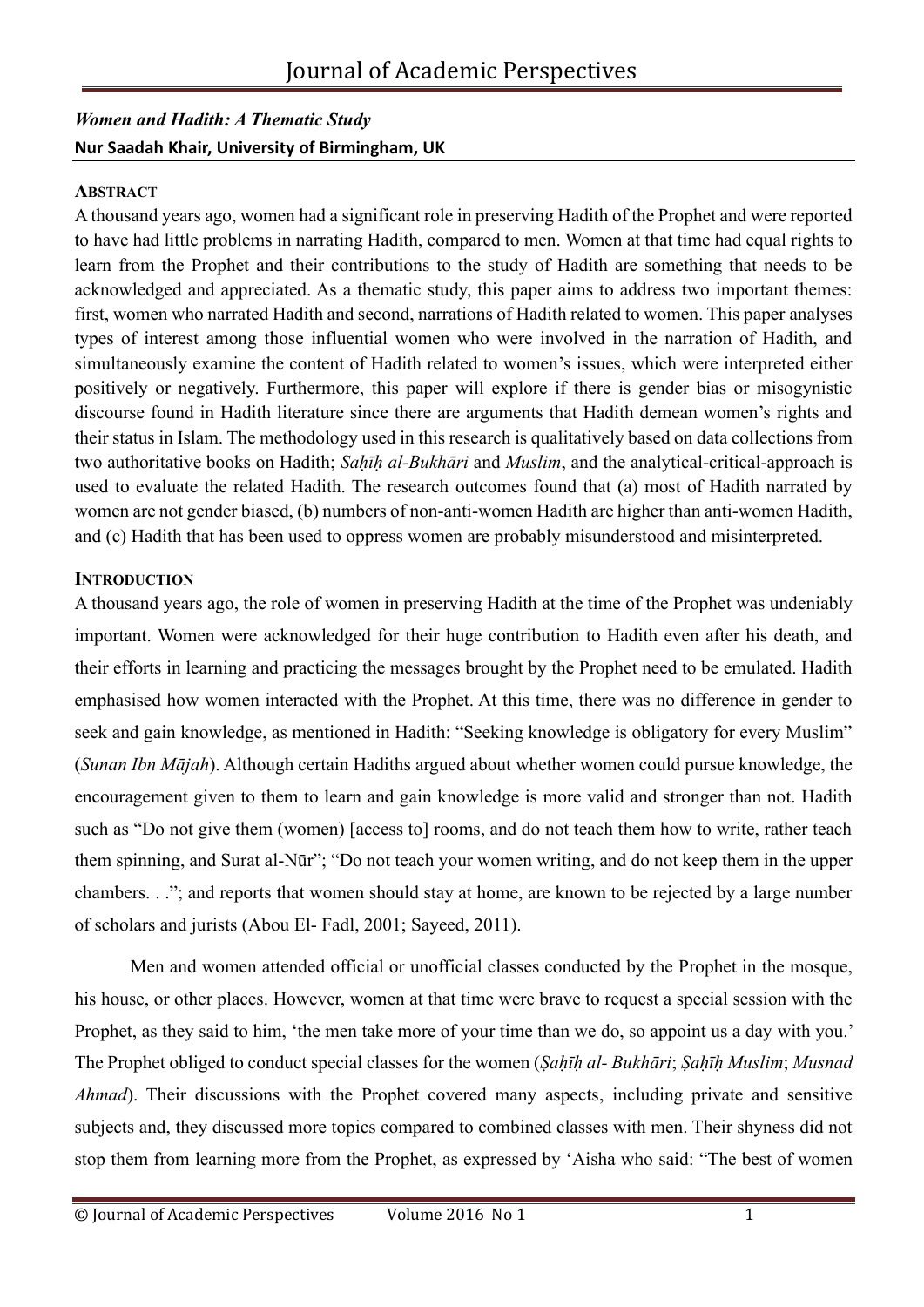are the women of the Anṣār; shyness did not prevent them from becoming knowledgeable about their religion" (*Ṣaḥīḥ al-Bukhāri*). They were very committed and the Prophet also gave them opportunities to ask any questions and answered them patiently.

These women were scholars, who were specialised like their male counterparts in teaching the sciences of Hadith by transmitting canonical collections of them and actively taking responsibility for the learning process of their students, and later known as *al-Muhaddithāt* (Abou-Bakr, 2003; Nadwi, 2007). They were also known as *al-Shaykhah*, *al-Khayyirah*, *al-Jalīlah*, *al-Ṣālihah*, *al- Musannadah*, *al-Muḥibbah fī al-Hadīth* (Deraman, 2007), and were given the titles of *Sitt al- Wuzarāˊ* (lady of ministers), *Sitt al-Fuqahāˊ* (lady of jurists), *Sitt al-'Ulamāˊ* (lady of scholars), *Sitt al- Qudā* (lady of judges) and others (Abou-Bakr, 2003).

Women at the time of the Prophet were known to have had an elevated standing following their involvement in social and educational projects. Although most of the Companions (*sahāba*) and Successors (*tābiʾīn*) who collected, memorized and preserved Hadith were men, women too undertook special roles in this work and were involved in the transmission of Hadith. As transmitters, they were no different from men because the main condition of an authentic Hadith, according to Ibn al-Salah (d. 643AH/1245CE) is not the gender of its transmitter but that it should have "… a continuous *isnād*, made up of reporters of trustworthy memory from similar authorities and which is found to be free from any irregularities (i.e. in the text or *matn*) or defects (i.e. in the *sanad*)." Interestingly, the number of women transmitters of Hadith rose to more than eight thousand and the actual number, according to Akram Nadwi (2007), was even higher. Their important role as female narrators led to their supervising the studies of the Companions and to their narrations' being accepted by various scholars. Among the latter are Imam al-Zuhri (d. 124 AH/741 CE), Imam Malik bin Anas (d.179 AH/795 CE), Imam Ahmad ibn Hanbal (d.241 AH/855 CE), Imam Abu Sa'd al-Sam'aani (d.562 AH/1172 CE), Al-Hafidh Ibn 'Asakir (d.571 AH/1176 CE), Imam Ibn al-Jawzi (d.597 AH/1201 CE), Imam al-Dhahabi (d.748 AH/1347 CE), Imam Ibn Hajar al-'Asqalani (d.852/1448 CE) and much more (Al-Salman, 2007; Nadwi, 2007).

#### **WOMEN NARRATORS**

The generations of *al-Muḥaddithat* began from women at the time of the Prophet and were acknowledged throughout the fifteenth century. Until this time, no single bad report was heard regarding them, only compliments from great and famous scholars. For example, Imam al-Dhahabi (d.748 AH/1347 CE) said in his book *Mīzān al-I'tidāl*, 'I have not known of any woman who was accused of falsifying Hadith.' Imam al-Shawkani also commented, 'It is not reported by any of the scholars that he rejected Hadith narrated by a woman because the narrator was a female.' These statements show that the women scholars who contributed to the role of narrator or transmitter had a reputation for justice, truthfulness, and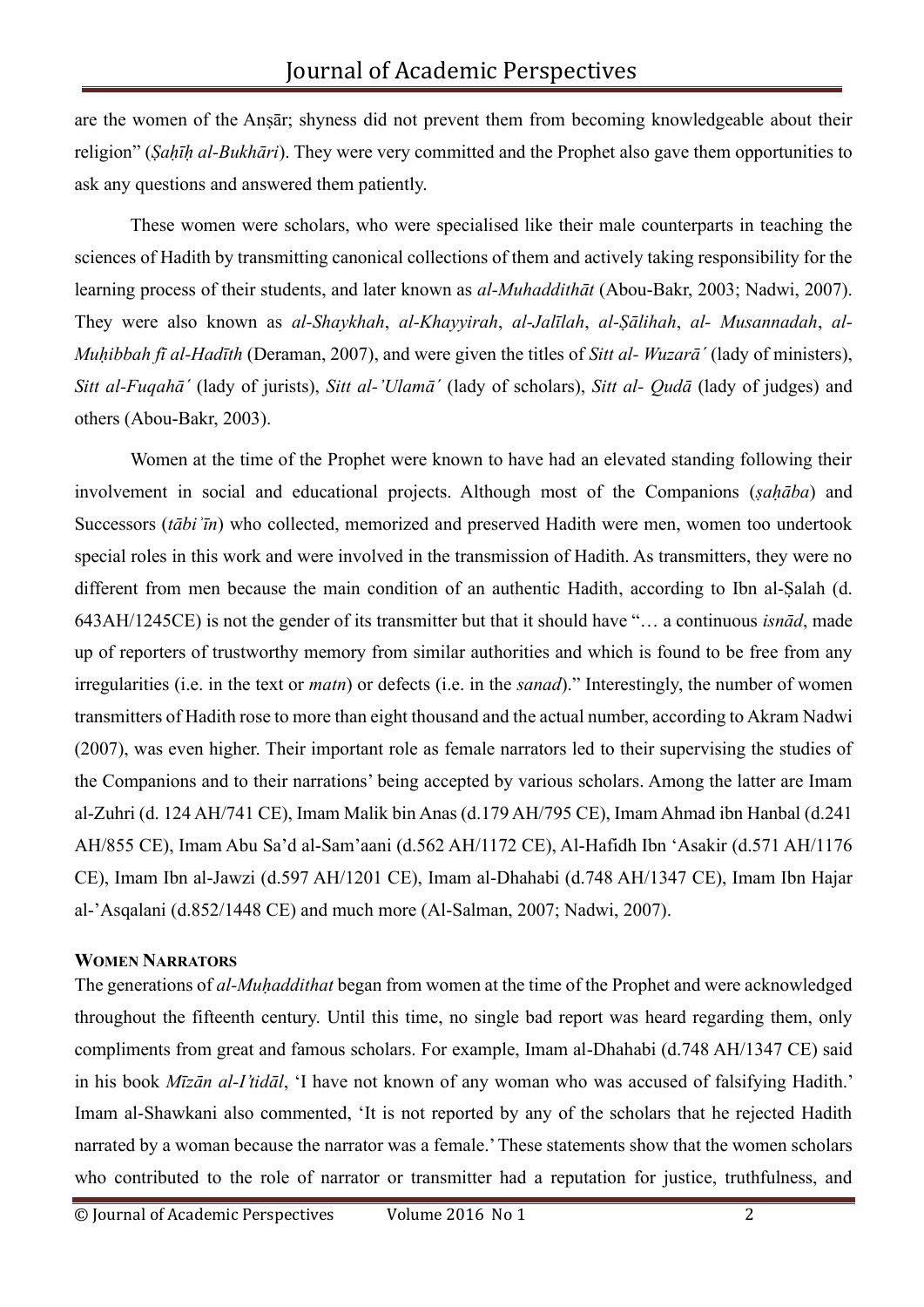trustworthiness in knowledge and narration. Interestingly, Ignaz Goldziher (d. 1921) was among the earliest scholars who addressed the special place of female transmitters in the chain of Hadith (Sayeed, 2011). Then scholars such as Jonathan Berkey (1992), Zubayr Siddiqi (1993), Ruth Roded (1994), Hisham Kabbani and Laleh Bakhtiar (1998), Abou-Bakr (2003), Asma Sayeed (2005) and the most current works of Akram Nadwi (2007) began to highlight the women's contributions.

The findings on the numbers of women narrators of Hadith were continuously changing and kept increasing from time to time. Ibn Sa'ad in his *Tabaqāt al-Kubrā*, for example, mentioned more than 700 women narrators, while Ibn Hajar highlighted a total of 1543 women narrators in his *al-Iṣāba fī Tamyīz al-Ṣahāba* (Abou-Bakr, 2003). Although Akram Nadwi (2007) has compiled more than 8000 names of women scholars of Hadith, only approximately 2000 of them are among the women Companions in which 130 Hadiths are recorded in the Six Books. Imam al-Bukhari has 31 Companions in his *Ṣahih*, 36 Companions in *Ṣaḥīḥ Muslim*, 75 Companions in *Sunan Abū Dawūd*, 46 Companions in *Sunan al-Tirmidhī*, 65 Companions in *Sunan al-Nasāˊī*, and 60 Companions in *Sunan Ibn Mājah*. The total number of women's Hadiths in the Six Books is 2764 Hadiths, of which 2539 are from the Companions. The most prominent woman companion is 'Aishah, the youngest wife of the Prophet, who spent most of her time with him and narrated 2210 Hadiths. Her narrations are considered special and unique, for the majority of them were directly narrated from the Prophet, and there are more subjects related to domestic affairs than other topics. 'Aisha's personality was praised and her knowledge recognised, as al-Zuhri recorded, "If the knowledge of all women and that of the Mothers of the Believers were to be gathered in one place, that of 'Aisha would be superior." Shifa' bint Abdullah, who mastered the art of writing and had been personally requested by the Prophet to teach his wife, Hafsa to write mentioned, 'Aishah who also can write encouraged her niece 'Aisha bint Talhah to help her reply letters of those people who visited her and sent letters to her (*Saḥīḥ al-Bukhāri*). Not only that, Umm Dardaʿ was known as *Fāqihah* was also well acquainted with the art of writing and has been recorded. Names like Umm Salamah, Asmāˊ, Umm Habībah, Maymūna and others were also recognised as those who were actively involved in transmitting and preserving Hadith of the Prophet.

As narrators of Hadith, they not only listened to Hadith directly or indirectly from the Prophet but were also involved in receiving and transmitting Hadith from one person to another. The methods of transmission practised by the women were no different from the methods used by the men, which are *samā', qirāˊah, ijāzah, munāwalah, mukātabah, i'lām al-rāwī, wasīyya, wijādah* (Nadwi, 2007; Siddiqi, 1993a). However, most of the women narrators; listened to Hadith (*sama*'), repeated the memorized Hadith (*qirāˊah*), received some written traditions, either in person or correspondence (*mukātabah*), and transmitted Hadith to others (*ijāzah*) (Abou-Bakr, 2003). The first method *samā'* refers to the reading of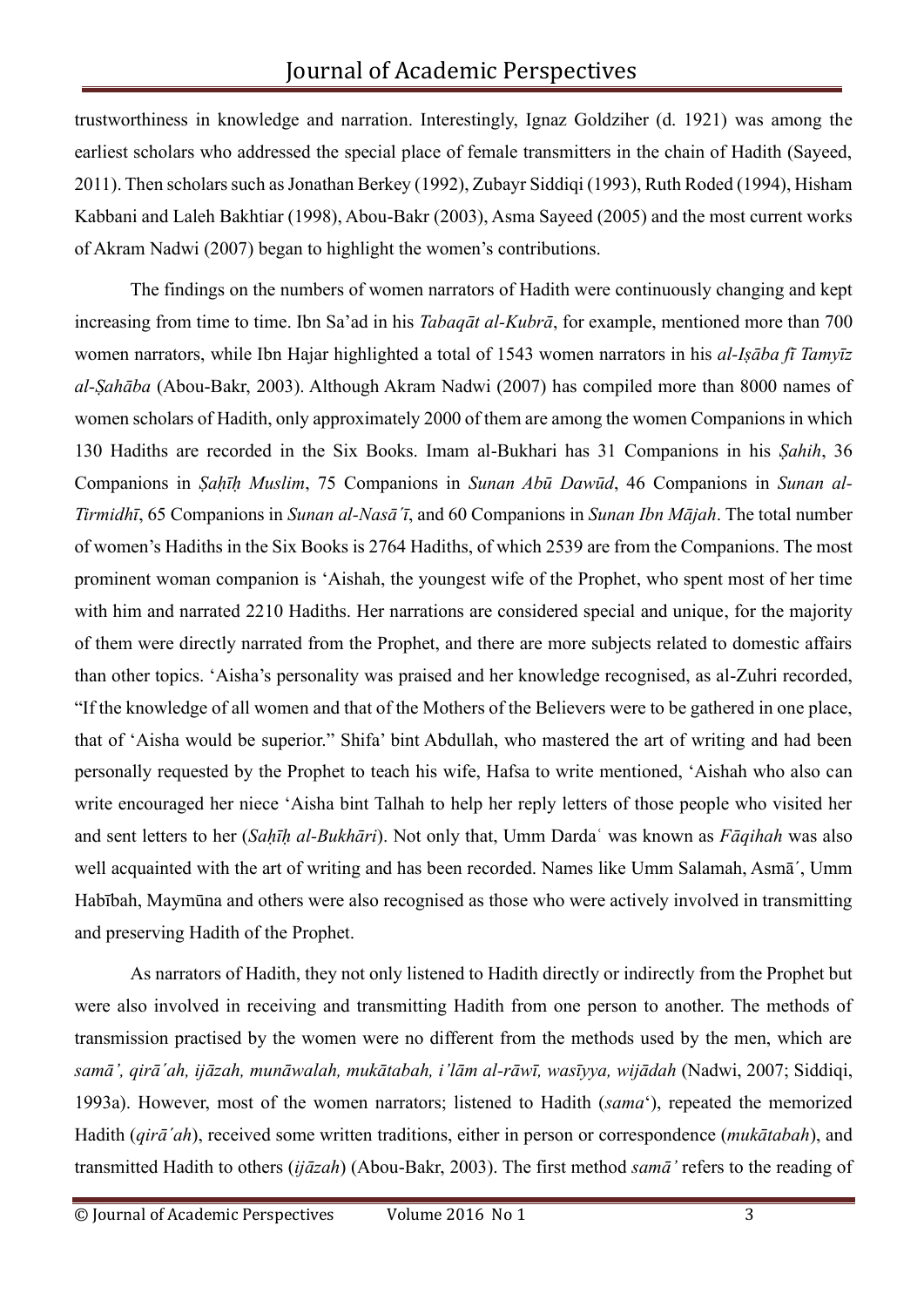# Journal of Academic Perspectives

a teacher in delivering Hadith to the students who listen for the purpose of comprehension, understanding or recording and documentation (Abdullah & Abdul Manas, 2009; Azami, 1977). This method is the highest way of transmission for the narrator, who is directly listening to either the Prophet or his companions. For example, 'A'isha reported: I heard the Messenger of Allah seeking refuge from the trial of Dajjal (Antichrist) in prayer (*Ṣaḥīḥ Muslim*, 25/587). Khaula bint Hakim Sulamiyya reported: I heard Allah's Messenger as saying: "When anyone lands at a place and then says: 'I seek refuge in the Perfect Word of Allah from the evil of what He has created,' nothing would harm him until he marches from that place" (*Ṣaḥīḥ Muslim* 48/2708). An example of Hadith where female narrators learned from other narrators is Safiyya bint Abu' Ubaid who reported that she heard Hafsa daughter of Umar (Allah be pleased with them), (and) wife of Allah's Prophet (may peace be upon him), narrating a Hadith like this from Allah's Apostle (may peace be upon him). She made this addition: "She should abstain from adorning herself (in the case of the death of her husband) for four months and ten days. (*Saḥīḥ Muslim* 18/1490).

The second method, *qirāˊa*, refers to the reading by students to the teachers, who listen to confirm the memorizations of the students regarding Hadith of the Prophet (Abdullah & Abdul Manas, 2009; Azami, 1977). Alternatively, one may analyse traditions, or compare his copy to what is being mentioned (Siddiqi, 1993a). This method has been not practiced during the lifetime of the Prophet, but only centuries after his death when books on Hadith were written. It has been reported that many distinguished male scholars have read to Karīmah al-Marwaziyah such as al- Khatīb al-Baghdādī who read the whole of Sahīh al-Bukhāri to her in five days, and Abu al-Waqt 'Abd al-Awwal ibn 'Isā ibn Shu'ayb al-Harawī read the Juz' Bībā bint 'Abd al-Samad al-Harthamiyyah with her. A large number of people have read to Sitt al-Wuzarāˊ bint al-Munajjā, Zaynab bint al- Kamal and Fatimah bint Muhammad ibn 'Abd al-Hādi (Nadwi, 2007). Students of Hadith also received and transmitted Hadith through mukātabah, or correspondence, which is to receive certain written traditions from a scholar, either in person or by correspondence, with or without his permission and to narrate them to others (Siddiqi, 1993a). An early example of a woman using this method was Umm 'Abdillah bint Abī Hāshim who wrote to the Companion, al-Nu'mān ibn Bashīr asking him Zayd ibn Khārijah narrated in his last moments of life. In effect, she was asking for a report of what al-Nu'mān ibn Bashīr 'heard,' and he replied to her in detail in a letter (Nadwi, 2007). Another example of correspondence is al-Dhahabi, who was unable to receive Hadith directly from Sayyidah bint Musa al-Maraniyyah during her travels to Syria and Egypt. He received Hadith through correspondence (Nadwi, 2007). Receiving and transmitting Hadith among women narrators was ijāzah, which is permission given by teachers to the students after evaluating their ability to convey Hadith accordingly. It was a very popular method in the later centuries when women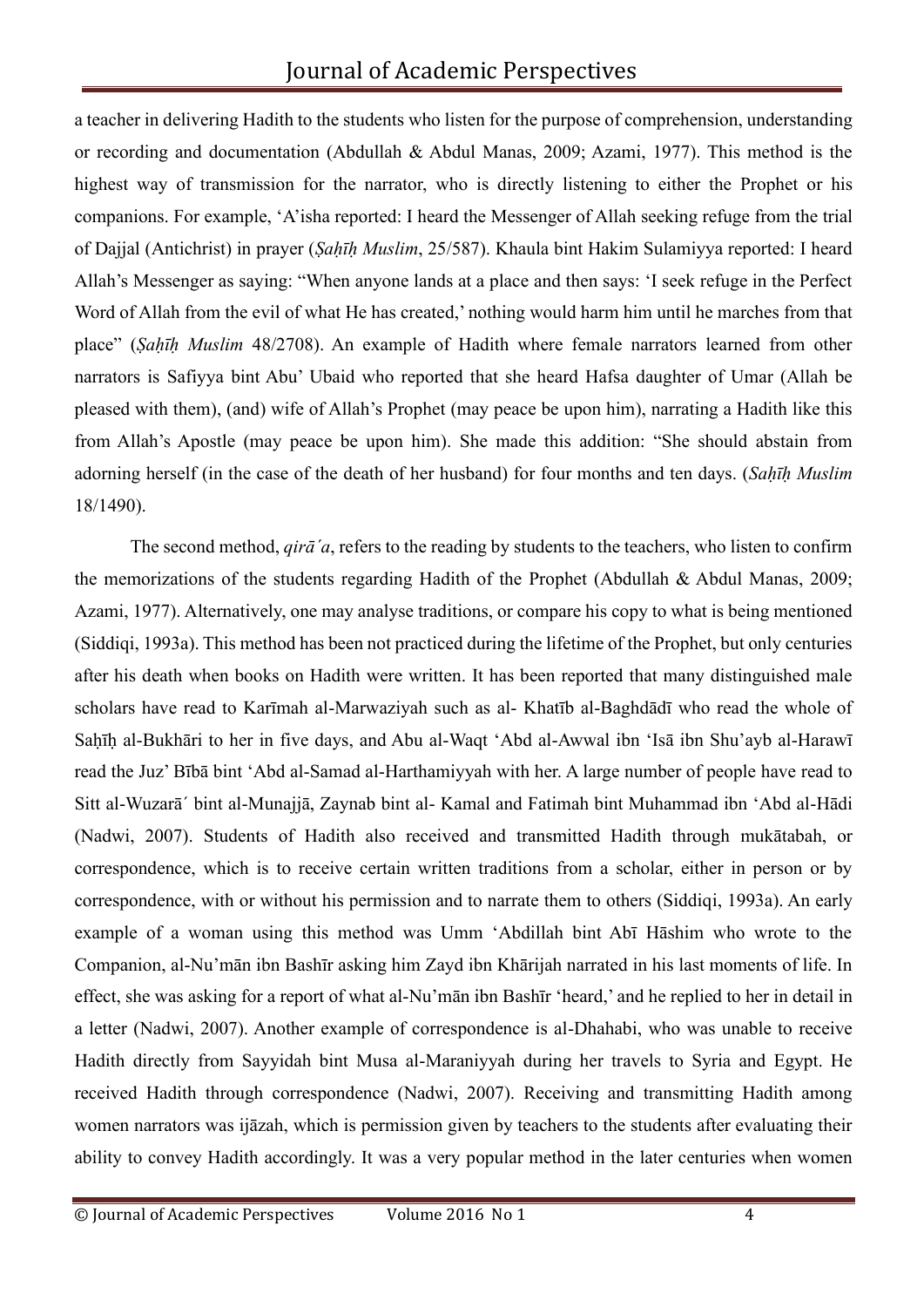scholars of Hadith gave ijāzah either in spoken or written forms. Among those who practiced this method were Sitt al-Katabah bint 'Ali ibn Yahyā ibn 'Ali al-Tarrāh and Umm Muhammad Zaynan bint Ahmad ibn Umar al-Maqdisiyyah (d. 720). The content of the ijāzah usually included the name of teachers and students (Nadwi, 2007). However, these methods of transmission are not popular anymore since there are no more transmitters of Hadith, either men or women, in today's world. Only through scholars, experts, or students does Hadith still exist.

### **NARRATIONS CONCERNING ON WOMEN**

Women's issues were among the favourite topics discussed by the Prophet and had gained attention among Hadith transmitters from one generation to another generation. Hadiths related to women had not only been narrated by women but also transmitted by men as they spent more time with the Prophet compared to women. There are ongoing efforts among scholars to compile the narrations and traditions specifically related to women since the third and fourth centuries, and publications related to women and Hadith (Mahrizi & Najafi (Trans.), n.d.). Among the earliest books are:

- 1. *Kitāb al-Nikāh*, *Kitāb al-Nisā'* and *Kitāb al-Wildān* of Ahmad Ibn Muhammad Ibn Husayn Ibn Hasan Ibn Dowil al-Qummi (d.153H).
- 2. *Al- Nisā' al-Ma'rūfāt fī Quraysh*, by Abū Mundhir Hishām Ibn Muhammad al-Kalbī (d.205H).
- 3. *Ummahāt al-Nabī*, *Kitāb Munāqadāt al-Shu'arāˊ, Akhbār al-Nisāˊ, Kitāb Manākih Farazaq, Kitāb al-Makr, Kitāb man Tazawwajah min Nisāˊ al-Khulafāˊ* and other books written by written by Abū al-Hasan 'Ali al-Madāˊinī. *Al-Tabaqāt al-Kubrā* by Ibn Sa'd, and *Kitāb al-Nisāˊ wa al-Walah* compiled by Muhammad Ibn Mas'ūd al-Ayyashi al-Samarqandi.
- 4. *Kitāb Ahkām al-Nisāˊ* authored by Imām Ahmad ibn Hanbal (d.241H), and *Kitāb al- Nisāˊ*  by Ahmad ibn Muhammad al-Barqi (d.274H).
- 5. *'Uyūn al-Akhbār,* written by Ibn Qutaybah (d.276H) which dedication for women's affairs can be found in its fourth volume, and *Kitāb al-Nisāˊ wa ma jāˊa fī hinnah min al- Akhbār,*  by Ibn al-Munajjim (d.300H).

These books have compiled all topics related to women regarding general and specific issues. Most of these compilations not only focus on Hadith but also include explanations from many subjects: *tafsīr* (Quranic exegesis); *fiqh* (Islamic jurisprudence); *sīrah* (biography); as well as contemporary issues. However, books compiled only on Hadith related to women are limited in number. For instance, *Mawsū'ah Ahādīth al-Marˊah fī al-Kutub al-Sittah*, compiled by 'Ādil ibn Hasan al-Hamd (1432H), and *Sūrat al-Marˊah fī al-Hadith al-Nabawī*, written by Rizān 'Abduh al-Hakīm (2008). From the discussion of Hadith of the Prophet about women, five themes emerge; Hadith on a particular person (woman); Hadith on particular tribe or group of women; rewards and punishments for women; special rules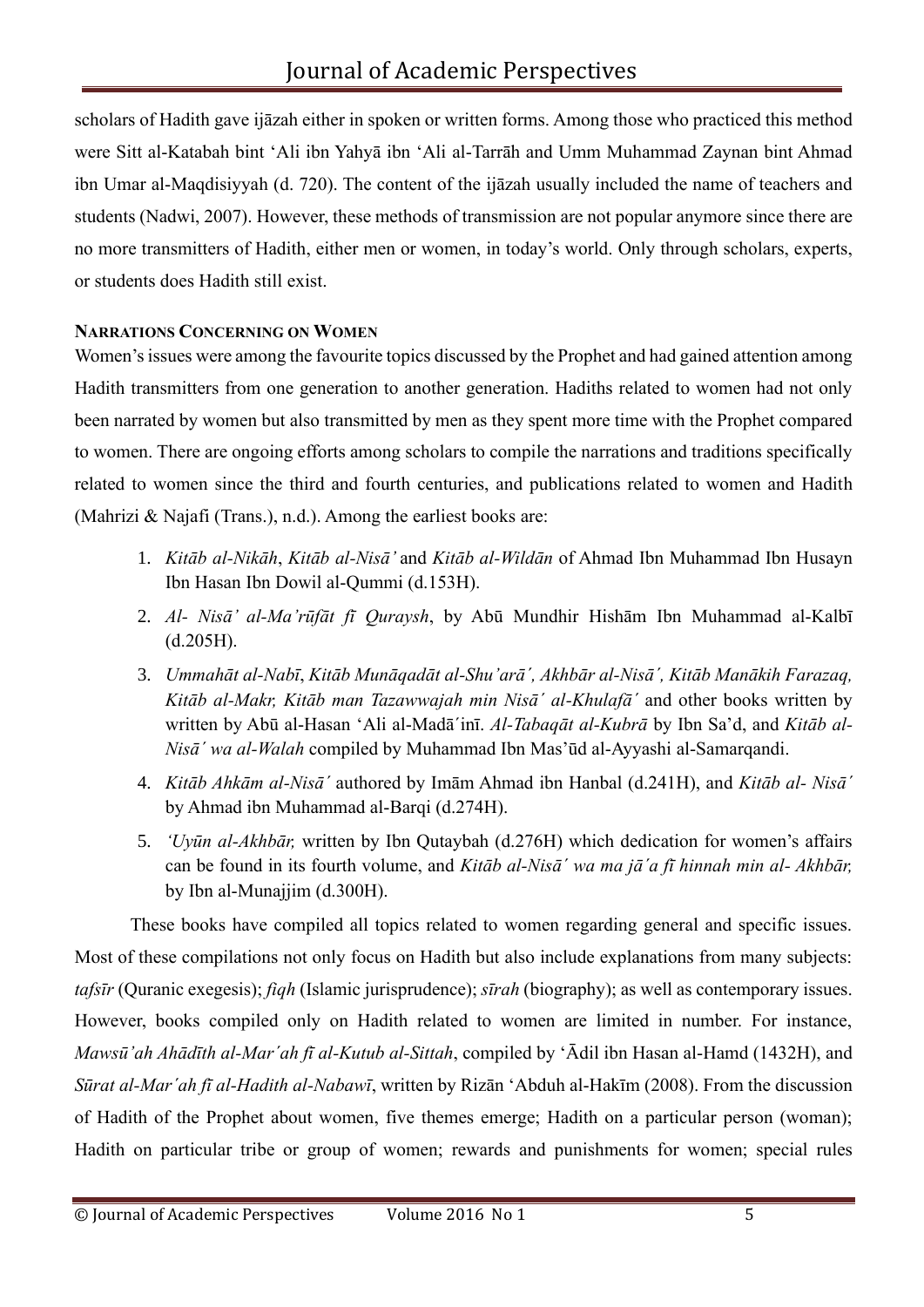dedicated from the Prophet to women; and character and symbol of women.

First, there are Hadiths specifically mention the name of a particular person to highlight either her strength or weaknesses, but most of them show the good side of the person. For example, 'Ali narrated that he heard the Prophet saying, "Mary, the daughter of 'Imran, was the best among the women of the world of her time) and Khadija is the best amongst the women (of this nation)" (*Sahīh al-Bukhāri*, 60/103; *Ṣaḥīḥ Muslim*, 44/101). Another narration by Abū Mūsā al- Ash'ari adds the name of Āsiah, wife of Pharaoh, and 'Aishah, wife of Prophet Muhammad (*Ṣaḥīḥ al-Bukhāri*, 62/116; *Ṣaḥīḥ Muslim*, 44/102; *Sunan Ibn Mājah*, 29/3280). Particular names were also mentioned in Hadith with the purpose of telling who were involved during important occasions, such as at the time of pledge of allegiance to the Prophet. Umm 'Atiyyah narrated that one of the conditions during the pledge giving was not to wail, but it was not fulfilled except by five women and they are Umm Sulaim, Umm al- 'Ala,' the daughter of Abi Sabra (the wife of Mu'adh), and two other women; or the daughter of Abi Sabra and the wife of Mu'adh and another woman (*Ṣaḥīḥ al- Bukhāri* 23/65).

Second, similarly to the names of persons, certain Hadith specifically mention any names of groups and the tribe of women belonged to indicate their allegiance. As noted before regarding the women of Ansar, they were praised by 'Aishah, "How good are the women of Ansar that their shyness did not prevent them from learning religion" (*Saḥīḥ Muslim* 3/649). Women of Quraysh were also praised by the Prophet that "they are the kindest women to their children in their childhood and responsible in handling the property of their husbands" (*Ṣaḥīḥ al-Bukhāri* 67/20). Another narration said, "they are kind to the orphans" (*Ṣaḥīḥ Muslim* 44/285;289). However, there is a Hadith narrated by 'Aishah that the women of the Bani Israil were forbidden to enter the mosques, she said, "If the Messenger of Allah had seen what women do now, he would have forbidden them to go into the mosques, just as the women of the Bani Israil were forbidden." Yahya ibn Said that he asked Amra, "Were the women of the Bani Israil forbidden to go into the mosque?" and she said, "Yes" (Muwatta' Malik, 14/15).

Third, the theme of Hadith related to women also includes rewards for the goodness of women. For instance, 'A'isha reported Allah's Messenger as saying: "When a woman gives in charity some of the food in her house, without causing any damage, there is a reward for her for whatever she has given, and a reward for her husband for what he has earned. The same applies to the trustee. In no respect does one diminish the reward of the other" (*Saḥīḥ Muslim* 25/1024). A woman who died while bringing up daughters will be given rewards, as the Prophet said, "A woman whose three children died would be screened from the Hell Fire by them," a woman who heard asked the Prophet, 'If two died?' The Prophet replied, "Even two (would save her from the Fire)" (*Saḥīḥ al-Bukhāri* 23/341). Women who did not follow Islamic teaching are also mentioned in Hadith. For example, Abu Hurayra said, "Women who are naked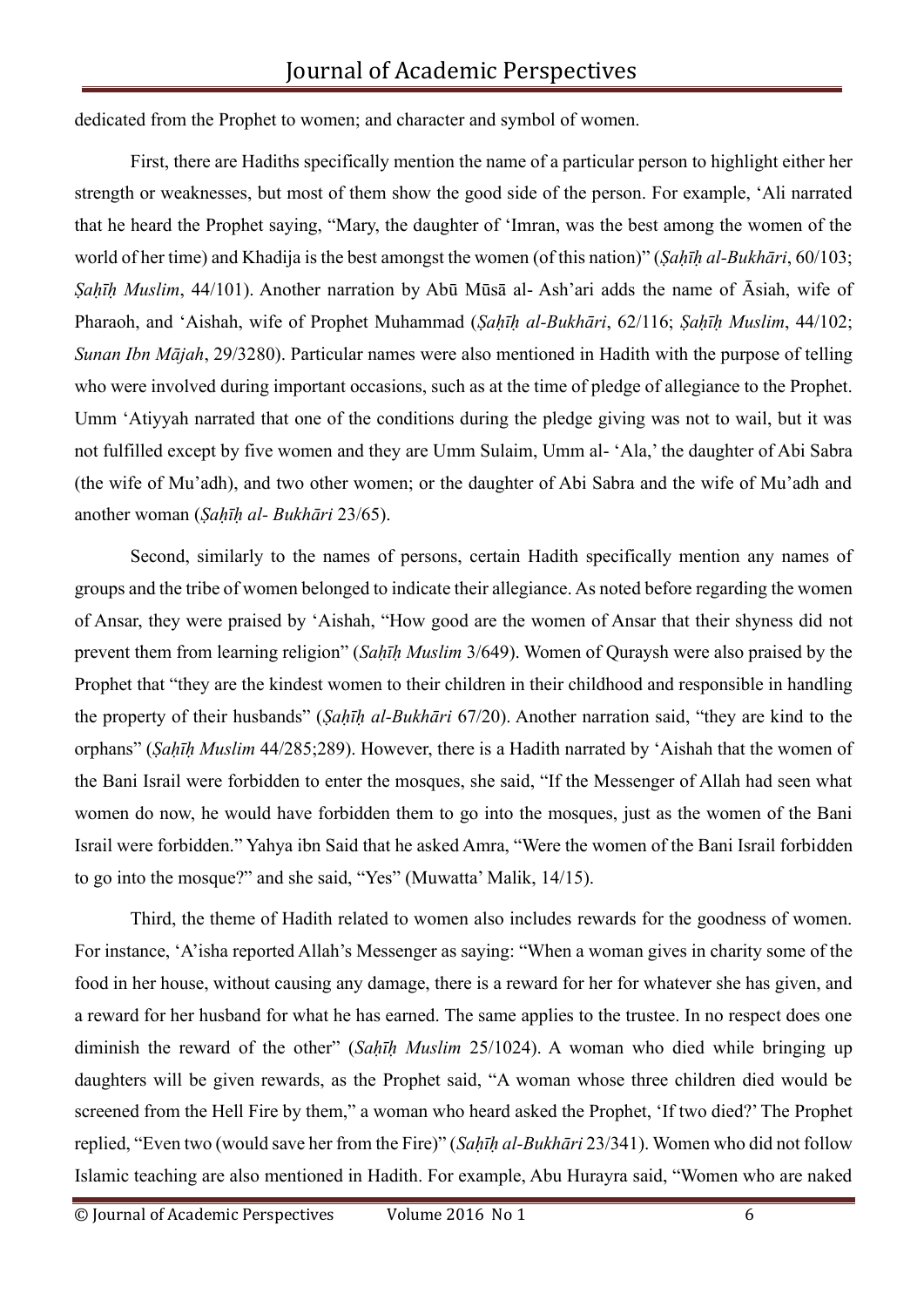even though they are wearing clothes, go astray and make others go astray, and they will not enter the Garden and, they will not find its scent, and its scent is experienced from as far as distance travelled in five hundred years" (Muwaṭṭa' Mālik, 48/7). A wife who betrays her husband will also be punished, as said by the Prophet, "I was shown the Hell Fire and that the majority of its dwellers were women who were ungrateful." It was asked, "Do they disbelieve in Allah? (or are they ungrateful to Allah?)." He replied, "They are ungrateful to their husbands and are ungrateful for the favours and the good (charitable deeds) done to them, if you have always been good (benevolent) to one of them and, then she sees something in you (not of her liking), she will say, 'I have never received any good from you" (*Ṣaḥīḥ al-Bukhāri* 2/29).

Fourth, Hadith also mentions special rules that are applicable only to women. For example, topics on menstruation will be only understood by women, but the Prophet still mentions the do's and don'ts, as narrated by Umm 'Atiyya, "Women who are menstruating, could present themselves at religious gathering and invocation of Muslims but should keep away from the prayer-place" (*Ṣaḥīḥ al-Bukhāri*, 15/97), the same Hadith has also been narrated by Hafsa (*Sunan al-Nasa'i*, 2/390). Women are also prohibited from praying during menstruation, 'Aisha said that the Prophet narrated, "When the time of menstruation comes, stop praying, and when it goes, perform Ghusl (bath)" (*Sunan al-Nasa'i*, 1/202; 3/351). The rules after giving birth are also applied only to women; Umm Salamah said, "At the time of the Messenger, women in postnatal bleeding (after childbirth) used to wait for forty days, and we used to put aromatic herbs called wars on our faces because of freckles" (*Sunan Ibn Mājah*, 3/648). Besides that, if Jihad for men is to participate in the battles, 'Aishah narrated that the Prophet has said, "The best Jihad (for women) is Hajj Mabrur (Hajj which is done according to the Prophet's Tradition is accepted by Allah)" (*Şaḥīḥ al-Bukhāri*, 26/595; 54/48; 29/48).

The fifth and the last is character and symbol of women, as mentioned in Hadith. Women, as referred to in Hadith, have been symbolized with many things, either good or bad. For example, 'Abdullah ibn 'Umar narrated that the Prophet said, "Evil omen is in three things: The horse, the woman, and the house." (*Ṣaḥīḥ al-Bukhāri* 67/31; *Sunan al-Nasaˊī* 28/9). Other Hadith describes that women is like a rib. Abu Hurayra reported the Prophet as saying: "Woman is like a rib. When you attempt to straighten it, you will break it. And if you leave her alone, you would benefit by her, and crookedness will remain in her" (*Ṣaḥīḥ Muslim* 8/3466). A Hadith like this is also reported by another chain of narrators. Besides that, 'Aisha was angry towards Hadith that says, "Prayer is annulled by a dog, a donkey and a woman (if they pass in front of the praying people." She said, "You have made us (i.e., women) dogs. I saw the Prophet praying while I used to lie in my bed between him and the Qibla. Whenever I was in need of something, I would slip away, for I disliked to face him." (*Saḥīḥ al-Bukhāri* 1:9:490). The character of women also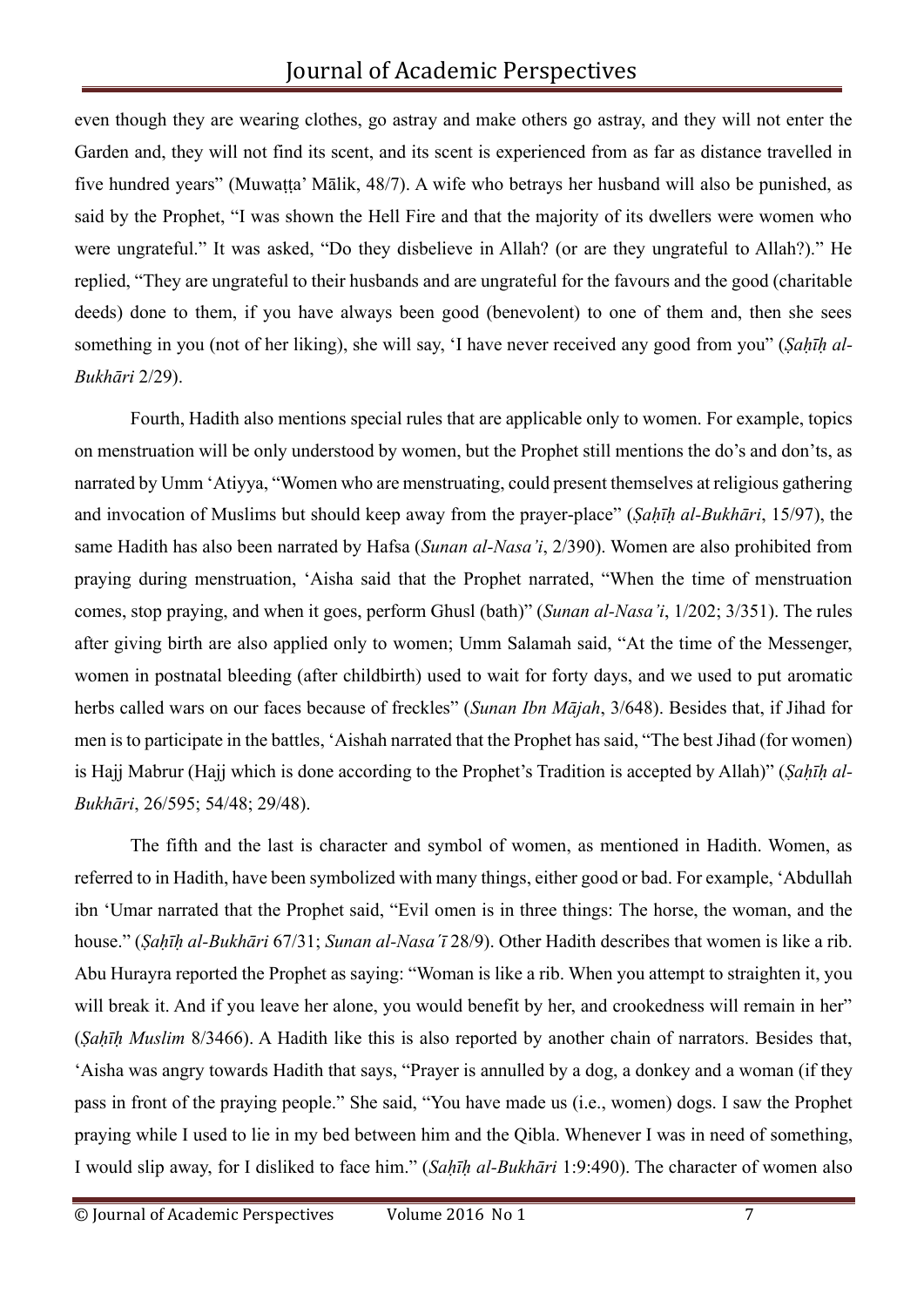has been described in Hadith, such as Hadith that advises on how to choose the woman as a wife. Abdullah ibn 'Amr narrated that the Prophet said: "Do not marry women for their beauty for it may lead to their doom. Do not marry them for their wealth, for it may lead them to fall into sin. Rather, marry them for her religion" (*Sunan Ibn Mājah* 11/1859). Women also have been characterized as a lack of intellect and intelligence as reported by Abu Sa'id al-Khudri in a Hadith: The women asked, "O Allah's Apostle! What is deficient in our intelligence and religion?" He said, "Is not the evidence of two women equal to the witness of one man?" They replied in the affirmative. He said, "This is the deficiency in her intelligence. Isn't it true that a woman can neither pray nor fast during her menses?" The woman replied in the affirmative. He said, "This is the deficiency in her religion." (*Saḥīḥ al-Bukhāri* 1: 6: 301)

All of the examples mentioned above, undeniably help women to know further on what the Prophet said on women, but not all Hadiths are readily accepted. Hadiths that contain all the goodness and praises of the women will not raise any issues and problems. However, if there are doubt and uncertainty found in the particular Hadith that may contradict the logical reason; or is against the common senses, or for the women's interest and nature, it might be questioned and has the potential to be reevaluated and re-interpreted. According to Mernissi (1991a), all Hadiths, including the authentic are open to question and must be re-examined, not to mention misogynistic Hadith that may be fabricated and manipulated by the male Companions of the Prophet. Her examination of misogyny in the traditions became a starting point to be continued by other activists in individual or group form. Besides, the traditions of women became an attraction and were used as a medium to question and suspect the role of Hadith as a legal source in Islam.

#### **ANTI-WOMEN HADITH?**

Among the ground of debates on women in Islam are the negative references to them and their rights in the content of the Prophetic traditions, which has recently become an issue highlighted by contemporary scholars and researchers. The authority of Hadith as the source of Islamic law was questioned by many movements, particularly those who aim to eradicate the negative symbol on women as inferior to men, and they are rejecting any Hadith interpretations that are negatively labelled as misogyny (anti-women). However, is Hadith intrinsically hostile to women? While this question raises concerns among both Muslim and non-Muslim communities, it receives little attention in published academic discussions. Nonetheless, prejudice against the images of women presented in Hadith literature has led to negative interpretations. Calling Hadith as 'anti-women' furthermore contributes to the view that women in Islam are oppressed, secluded, exploited and mistreated, simultaneously promoting the patriarchal nature of Muslim society (Afshari, 1994; Ḥasan, 2012).

The 'anti-women' epithet was also popularly known as misogyny. Misogyny can be defined as a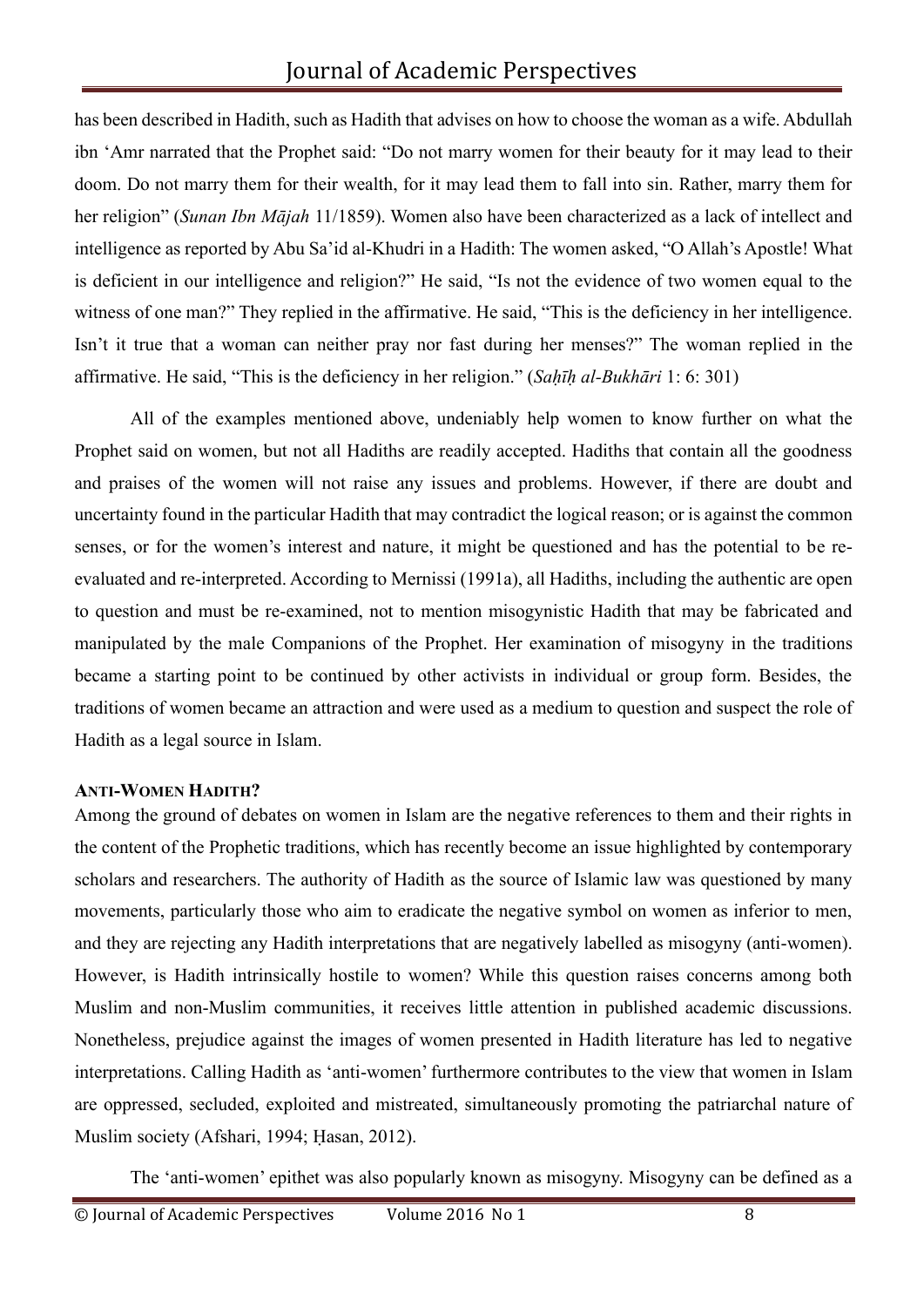# Journal of Academic Perspectives

hatred of women (Allen, 2001) and the term was used theologically – though not sociologically – in many writings on discrimination against women, categorizing them as subordinate to men. The label of misogyny or anti-women is parallel with "patriarchalism theological oriented" and "male-dominated religious epistemology," due to the belief that Hadith had been previously interpreted based on patriarchal cultures and traditions (Ramli et al., 2013). According to Umar (1999), the term 'misogyny' resulted from the popular understanding of the early concept of creation, which distinguished between men and women. It had been interpreted to suggest that women must occupy a secondary place, lower than men, showing their inferiority to them, due to a Hadith which says that "woman is created from a man's rib" as reported in *Ṣaḥīḥ al-Bukhāri* and *Ṣaḥīḥ Muslim*. The understanding of this Hadith was that women totally depend on men, which later became a cultural norm. Men were believed to be superior legally, domestically and intellectually to women. This interpretation not only derived from Muslim customs but also from Jewish and Christian traditions (Hassan, 1987; Barlas, 2002). However, this concept of creation in Hadiths arguably contradicts that in the Qur'an, where all creation is described as originating from "*Nuṭfah* (male and female drops of semen)" (The Qur'an, 80: 17-19). Thus, it is not men alone who contribute to the creation of humanity.

In this study, the term 'anti-women' Hadith covers all aspects of discrimination against women, whether directly or indirectly, as mentioned in the texts. These kinds of Hadith were never identified during the Prophet's time, but two subsequent events occurred, raising the issue of gender bias in these texts. First, one of the Prophet's wives, Ummu Salamah, was reported to have questioned the Prophet about gender bias in the Qur'an, since many of its verses address men rather than women. The Prophet received a revelation from God to answer this question, as stated in the Qur'an: Chapter 33, verse 53. Second, 'Aisha, the Prophet's youngest wife, once revealed, about a Hadith, which said that prayer may be annulled because of a dog, a donkey, and women, that this Hadith contradicts the practices of the Prophet. Both stories show the Prophet's sensitivity to any prejudice that might seem to discredit or undermine the position of women. However, more challenges than this are raised these days than in the past because the Prophet could then guide the curiosity of a community and solve their problems during his time. After his death, issues relating to equality and justice for women started to appear gradually. Women's rights began to be restricted, and there was confusion between religious and cultural practices, which have provoked continuous debate to this day. The problem increased when the role of Hadith became questionable since negative images of women were claimed to exist in Hadith literature and collections. These adverse perceptions of women began in consequence of certain personal interpretations and had divided opinions among Muslims, later strengthening the anti-women sentiment of many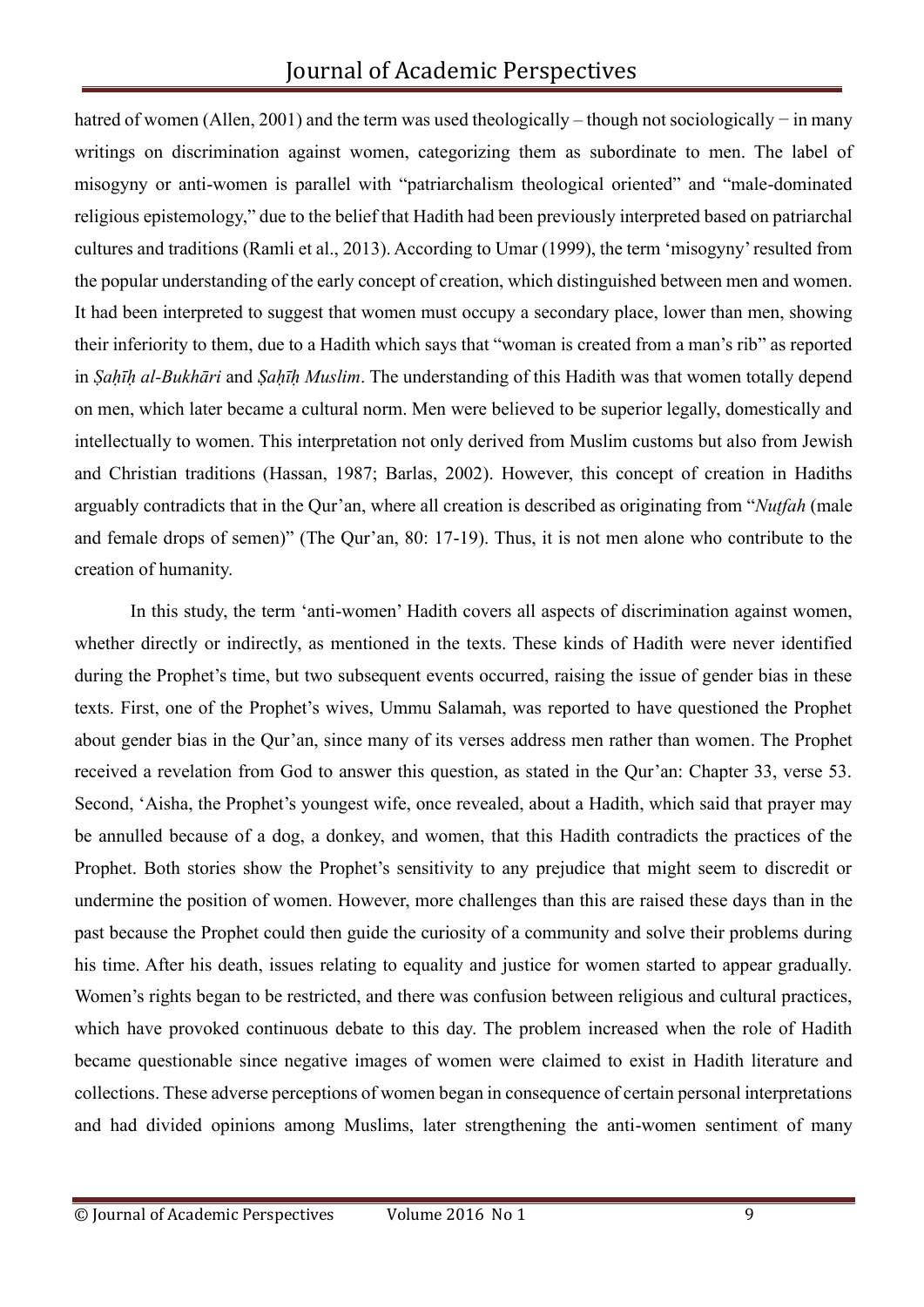religious texts.

But, is it true that such 'anti-women' discourse can be traced in the words of the Prophet? It is crucial to understand that the central problem for any Hadith is its authenticity (Hallaq, 1999). The authenticity of a Hadith depends on several factors, among which are the reliability and credibility of its reporters and the link between one reporter and another. If the chain of narrators is interrupted, Hadith may be considered less authentic and hence, dubious (Ahmad Khan, 2007; K. Amin, 2005). Some Hadiths compiled in the literature were deemed to be not being entirely genuine after Muslim scholars such as 'Ali al-Madini (d. 233), al-Nisaburi (d. 405) and Ibn Hajar al- Asqalani (d.852/1448 CE) introduced certain conditions for authenticating them (Kamali, 2005). These scholars then classified the collected items as *ṣaḥīḥ* (sound), *ḥasan* (good), *ḍa'if* (weak) or *mawdū'*(fabricated). The 'anti-women' Hadiths are not in an easily accepted category, but they have been debated seriously when found within the authentic Hadith collections, such as *Ṣaḥīḥ al- Bukhāri* and *Ṣahih Muslim*. These two books have always been regarded by Sunni Muslims as the most reliable books after the Qur'an. Although most of the Hadiths in these books are sound and genuine (*ṣaḥīḥ*), it has been claimed that Bukhari in his book evaluated the authenticity of a Hadith on the basis of its *sanad* (chain of narrators) and ignored the *matn* (text) (Ali, S. M. 2004). This is because there are certain Hadiths in his book which disagrees with the Qur'an. In addition, Bukhari has also been accused of being 'anti-women' for considering misogynistic Hadiths as authentic in his collections (Malik, 2010; Peru, 2014), and for verifying some transmitters of Hadith, in particular, Abu Hurayrah, who had been labelled 'anti-women' (Mernissi, 1991a; Malik, 2010). In addition to *Ṣaḥīḥ al-Bukhāri*, other Hadith collections also met a similar challenge that they indirectly support the 'anti-women' message. But calling all Hadith as 'anti-women' and 'misogynistic' (Mernissi, 1991; Ahmad, 1997) casts doubt on their connection with the Prophet and besmirches the image of Islam.

Historically, many Hadiths expressing women's inferiority and subordination were claimed to be fabricated during the Abbasid Empire (Hamdan, 2009) there is no such question on the authoritative status of Hadith related to the inferiority of women except until eighteenth century (Stowasser, 1994). Hasan (2012) also asserted that with the spread of Islam to other cultures, such as Persian, Byzantine and Greek cultures, Muslims began to borrow and follow some misogynistic practices from those societies, and later embedded these views in the social practices of many Muslim countries. Thus, the misogyny or antiwomen were thought to be neither teaching of Islam nor the Sunnah of the Prophet. Remarkably, Juynboll (1996) was among the first came with the term 'woman-demeaning' and 'woman-unfriendly' statements in his *isnād*-critical methods of six Hadiths. However, one of the earliest works to analyse the anti-women Hadith are two works of Riffat Hassan, *Equal before Allah? Woman-man Equality in the Islamic Tradition*  (1987); and *Rights of Women within Islamic Countries* (1989). In both, she examines Hadith says that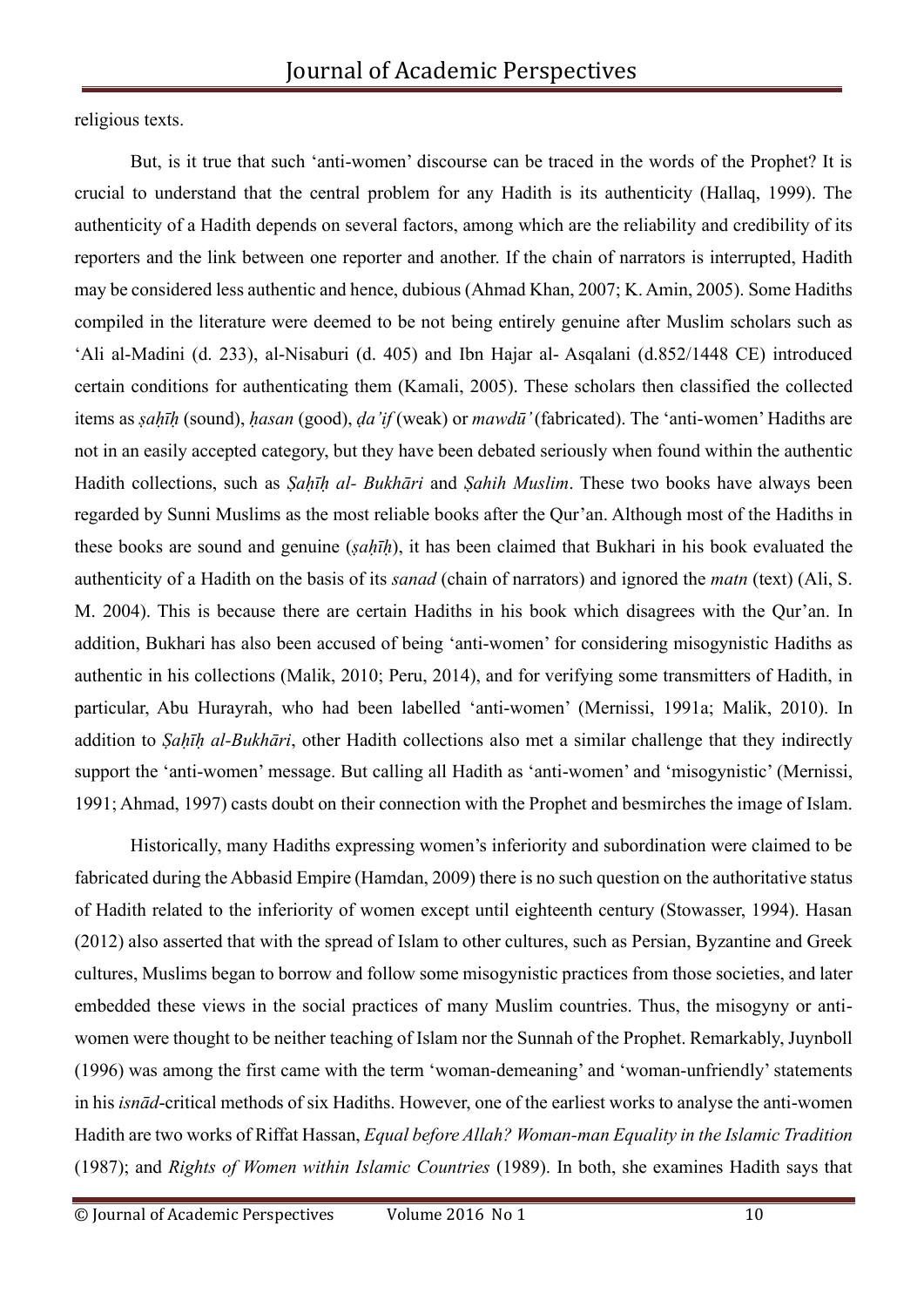"woman is created from a man's rib" or "like a rib" as reported in *Ṣaḥīḥ al-Bukhāri* and *Muslim.* Although Hadith is regarded as authentic, her analysis reveals a contradiction between the text of Hadith and that of the Qur'an, and she notes that because Hadith was narrated by only one person, it must, therefore, be rejected. She also opposes the content of Hadith because it implies that women are a weaker creation than men, allowing men to feel more justified in oppressing women. Besides, she doubts the authenticity of Hadith and believes that Hadith has mainly been interpreted by men who have influenced the 'antiwomen' tendency in Hadiths. Moroccan feminist and sociologist Fatima Mernissi exposed that many Hadith are widely used to uphold misogynist constriction of Islam in her book, *The Veil and the Male Elite: A Feminist Interpretation of Women's Rights in Islam* (1991). She concentrates on Hadith concerning women and focuses on the reliability of *sanad,*claiming that some of the narrators of Hadith, such as Abū Hurayrah can be labelled as misogynist or 'anti-women.' Her analysis focuses on the misogynistic Hadith, which relegates women to the position of dogs and donkeys, and critically reevaluates Hadith, which forbid women to take part in leadership. Revealing the evidence from historical and linguistic aspects, she claims that both kinds of Hadith may not be authentic. Although her method of evaluation follows the rules of the traditional science of Hadith and is accepted by certain scholars, she is sometimes influenced by the modern sociological method to come up with provocative conclusions. Moreover, Mernissi has claimed to include political and personal reasoning in her reinterpretations, which leads her work to be either praised or criticized, because they indirectly contribute to the friction between the two genders in Muslim society.

The 'anti-women' label or gender oppression in Islam, in fact, is one of the features of Islamophobia, as claimed by Mahmudul Hasan in *Feminism as Islamophobia: A Review of the Misogyny Charges Against Islam* (2012). In his opinion, although feminism promotes gender justice and women's liberation, it must not cause religious hatred because, for him, the charge of misogyny in Islamic literature has had no positive impact on Muslims generally, and on Muslim women in particular. This view has been supported by Afshari in *Egalitarian Islam and the Misogynist Islamic Tradition: A Critique of the Feminist Reinterpretation of Islamic History and Heritage* (1994). He agrees that feminist and modernist reinterpretations of misogynistic traditions only contribute to today's intellectual and social crisis rather than providing any useful resolution of the problem. He also points out that feminists' intentions to uphold women's rights in Islam would be much more successful if no attempts were made to delete historical explanations of Islamic texts, for each Hadith is usually narrated for a valid reason. In contrast, Suyatno (2009) finds that the arguments of feminism on gender inequality in Islamic sources have called Muslims to ponder deeply on this issue. At the same time, she notes that Hadiths claimed as 'anti-women' have indirectly affected the propensity of men to discriminate against women in social and political matters.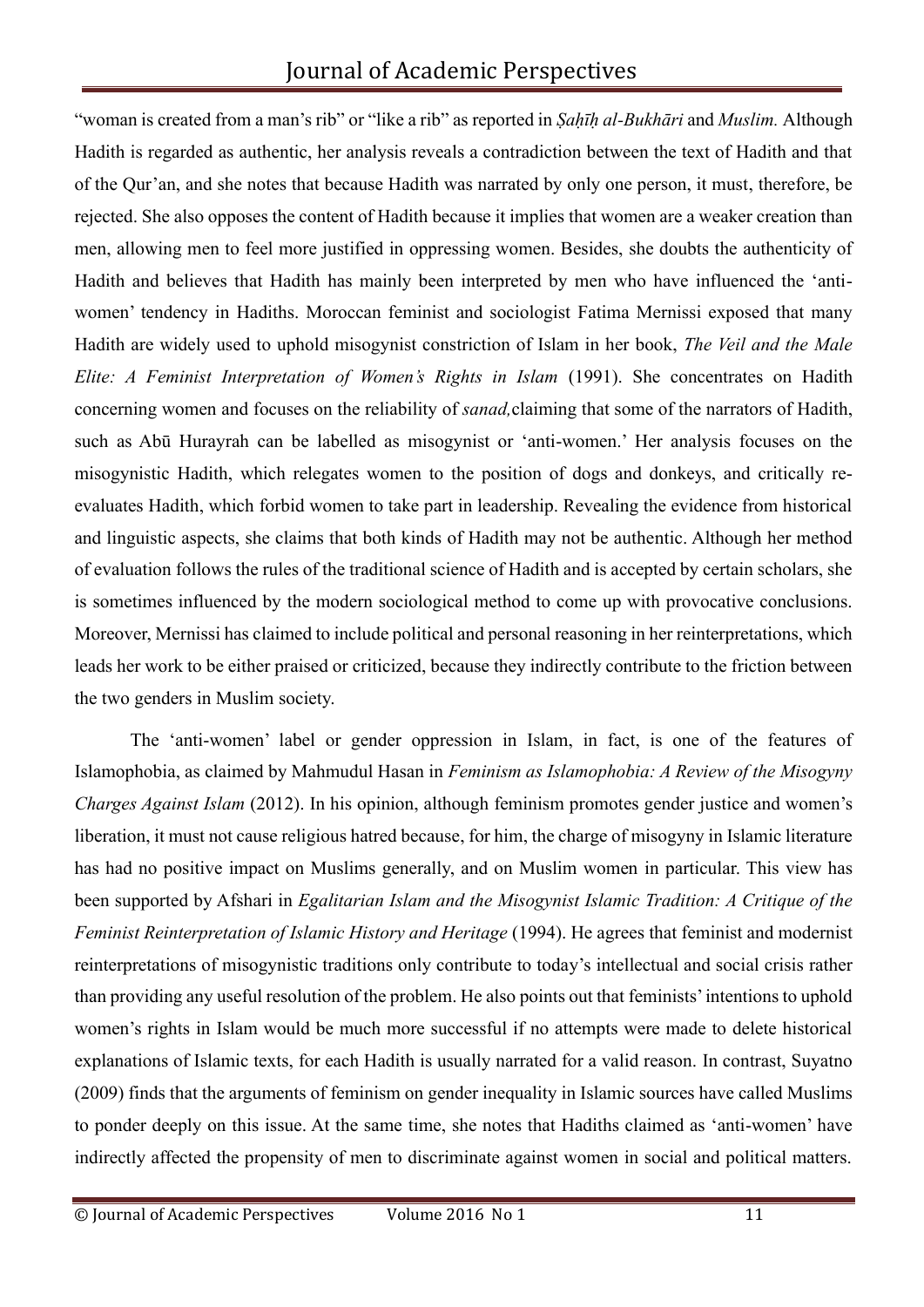These Hadiths have also been misunderstood when the society relies on nothing but the interpretations of their leaders without fully understanding the meaning of Hadiths concerned. Fahham (2007) also considers this problem and concludes that misapprehensions have resulted from religious leaders taking the wrong approach in interpreting a particular Hadith. The culture and traditions of society also contribute to prejudice and a patriarchal interpretation of Hadith (Ilyas, Sodik, & Rohmaniyah, 2005).

Nevertheless, Alfisyah (2001) and Ramli and Abdul Rahim (2011) claim that no 'anti-women' Hadith exists; such bias results merely from the popular understanding and interpretation of certain Hadiths that treat women negatively, as accepted by certain cultures. This claim appeared because the Prophet during his lifetime never adopted a formal 'anti-women' stance and, further, the function of a Hadith is not to create hatred and prejudice against women but to serve equal justice towards both genders. Many scholars believe that no 'anti-women' Hadith at all existed at the time of the Prophet; they emerged only after his death (Afshari, 1994), but unfortunately, no reason for their emergence has been discussed. In this situation, the present research will fill those gaps by discovering the existence of 'anti-women' discourse in numbers of Hadith collections and revealing the logical and historical explanation for their inclusion.

Many researchers who attempt to analyse and evaluate selected 'anti-women' Hadith fail to provide a comprehensive survey of the 'anti-women' discourse in Hadith literature. For instance, Roded in *Women in Islam and the Middle East: A Reader* (1999) has gathered some 'anti-women' Hadiths, but they are all derived from a single collection, *Ṣaḥīḥ al-Bukhāri*. Only four of them actually contain 'antiwomen' discourse. Suyatno also discusses four 'anti-women' Hadith in *Threatening Misogyny Hadith*  (2009), but analyses only one Hadith critically in her study. Muhamed Ali, Ibrahim and Sayska analyse three Hadiths in their paper *'Anti Women' Hadith Related to Marriage: A Critical Study of Liberal Feminists* (2011). However, they do not aim to study the existence of 'anti-women' sentiment in Hadith literature but to respond to allegation and wrong assumptions around the related Hadiths by analysing their *sanad* and *matn*. Most other studies also select very limited numbers of Hadiths that touch on the theme and objective. Interestingly, while Asma Barlas (2002) discusses the patriarchal interpretation of the Qur'an in her book, she also points to the existence of 'anti-women' discourse in Hadiths. She has discovered that only about six misogynistic ahādith were accepted as *ṣahīh* (reliable) out of 70,000 assembled. However, there must be a reason why those misogynistic Hadiths can be considered as *ṣahīh*, but there is no further explanation except she wonders at the ignorance of people on the positive side of Hadith in protecting the rights of women.

Although the actual number of 'anti-women' Hadith has not yet been established, in reliable collections of Hadith there are eight popular reports which have repeatedly been claimed to contain 'anti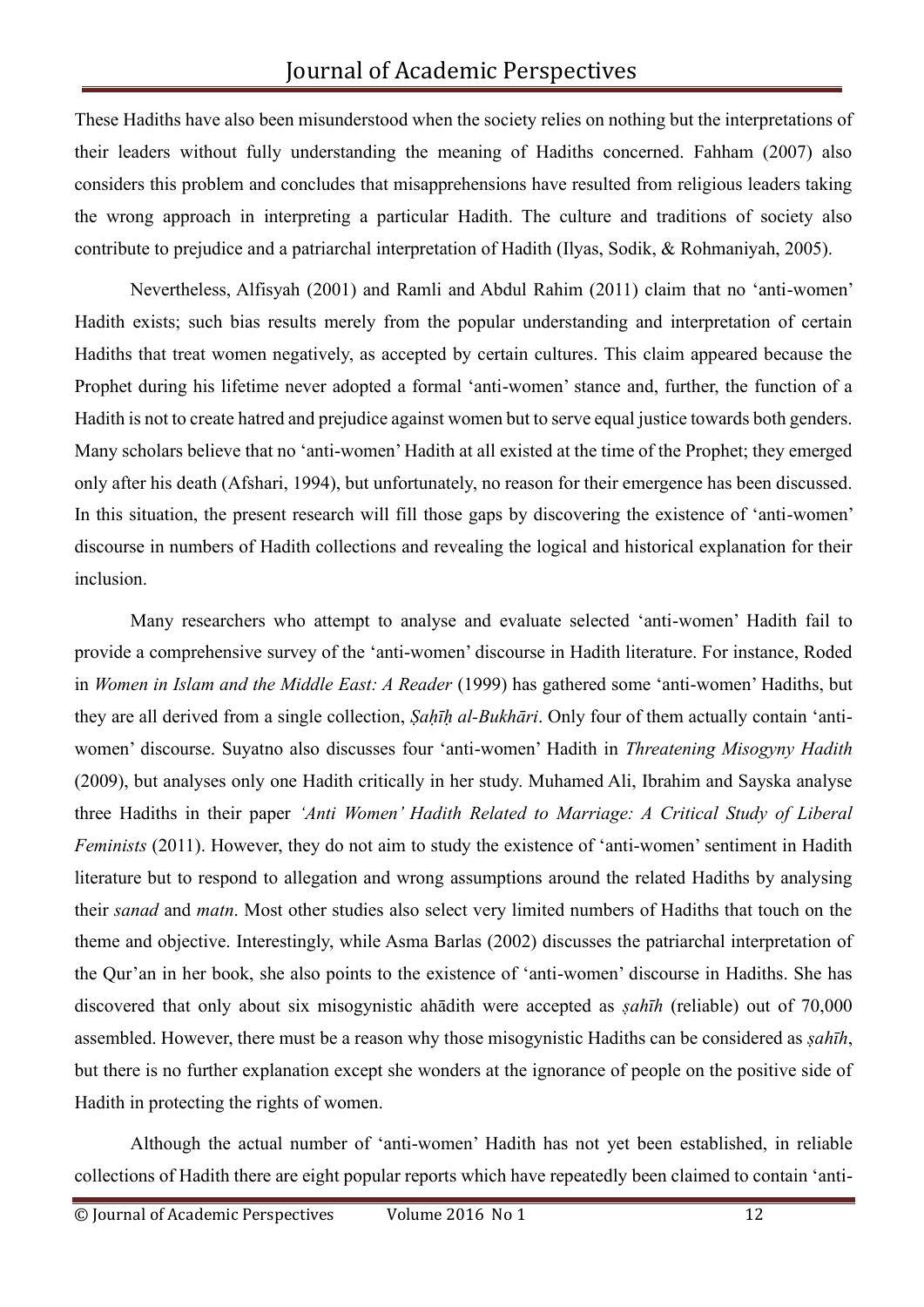women' discourse. First, a Hadith narrated by Abu Hurayrah in *Ṣaḥīḥ al-Bukhāri*: "And I advise you to take care of the women, for they are created from a rib and the most crooked portion of the rib is its upper part. If you try to straighten it, it will break and if you leave it, it will remain crooked, so I urge you to take care of the women." This Hadith has been widely discussed by traditional and modern scholars. The chain of transmission of this Hadith is doubted (Hassan, 1987) and its content could be rejected because it was claimed to contradict the content of the Qur'an (Hassan, 1987; Nik Badlishah and Kaprawi, 2013). However, this Hadith cannot easily be interpreted without a better understanding in the methodology of Hadith criticism because fundamentally, it shows no intention of subordinating the status of women. Some scholars emphasize that the creation of Eve, which it mentions, does not represent her as inferior, nor does it humiliate women (Ramli and Abdul Rahim, 2011). Besides, from a positive point of view, this Hadith can be understood as an encouragement for men to treat women in a more caring and loving way (Abou El-Fadl, 2001).

Second, a Hadith quoted in *Saḥīḥ al-Bukhāri, Sunan al-Nasa'i* and *Musnad Ahmad*, is transmitted by Abu Bakra: "Never will succeed such a nation as makes a woman their ruler." Many past and present scholars have rejected women's ruling a nation on the basis of this Hadith by understanding only its literal meaning (Abdullah, 2012). The rejection was based on a single narrator – of dubious credibility – who transmitted Hadith twenty-five years after he claimed to have heard it from the Prophet (Mernissi, 1991a; Abou El-Fadl, 2001). In fact, Muslim history has acknowledged numbers of women leaders, such as Balqis, Queen of Sheba, who is mentioned not only in the Qur'an (chapter 27, verse 23) but also in the Bible (Green, 2001; Adamu, 2009). There are many issues to be discussed in relation to this Hadith.

Third, narrated by Abu Hurayrah in *Ṣaḥīḥ al-Bukhāri* and *Ṣaḥīḥ Muslim*: "Prayer is annulled by a dog, a donkey and a woman (if they pass in front of the person who is praying)." This Hadith must be interpreted in the right context and cannot with certainty be evaluated as authentic or inauthentic, although some scholars have agreed to its status. This is because this Hadith has negative implications and may lead to false interpretations and social schism (Abou El-Fadl, 2001). Mernissi (1991a), however, rejects this Hadith outright, claiming that the narrator of this Hadith had a personal problem with women and it probably did not descend originally from the Prophet. The evidence for this is that 'Aisha, his wife, also questioned the content of this Hadith, finding it to contradict logical reason (Ali, S. M. 2004).

Fourth, narrated by Abu Sa'id al-Khudri and Ibn 'Abbas in *Saḥīḥ al-Bukhāri*, also narrated by Ibn 'Umar in *Saḥīḥ Muslim* and *Sunan Ibn Majah* and by Abu Hurayrah in *Sunan al-Tirmidhi*: "I was shown Hellfire and that the majority of its dwellers were women who were ungrateful." This Hadith has been categorized among the 'anti-women' ones due to its gender bias (Roded, 1999). However, some scholars have tried to look deeper into the content of this Hadith because it does not mean that women commit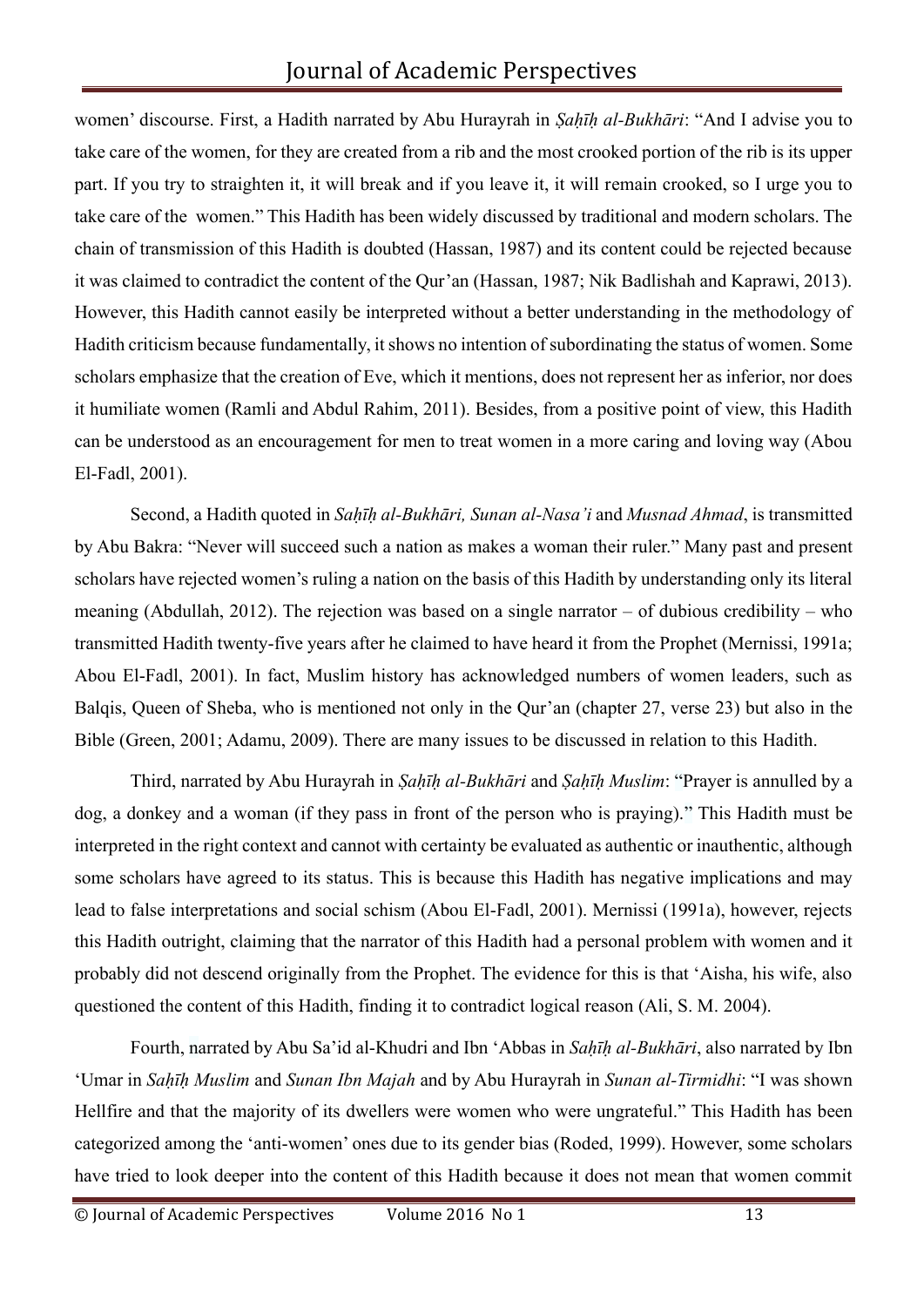sins more often than men do and are later punished and tortured in Hell (Muhamed Ali, Ibrahim and, Sayska, 2011).

Fifth, a Hadith narrated by Abū Sa'id al-Khudri in *Ṣaḥīḥ al-Bukhāri*: "Is not the testimony of a woman worth only half that of a man?" This Hadith supports the sentiments of the previous ones. It arouses arguments related to women's intellect and intelligence. Hadith suggests that men are intellectually better than women. The claim that women are inherently deficient in religion and reason is debatable because, in that case, their deficiency ought to be admitted when they act as transmitters of Hadith, but no one disputes their capacity to do this (Fadel, 1997). Nevertheless, this Hadith is in line with the message of the Qur'an (2: 282) that women psychologically and intellectually need more support than men do.

Sixth, narrated by Qays bin Sa'ad in *Sunan Abu Dawud* and also narrated by Abu Hurayrah in *Sunan al-Tirmidhi*: "Had I ordered a person to prostrate to someone rather than Allah, I would have ordered the wife to prostrate to her husband." This Hadith also has several different versions in *Musnad Ahmad, Sunan Ibn Majah, Sunan al-Nasāʾi* and *Sunan Ibn Hibban*. Some scholars have identified it as a weak Hadith as it is literally against reason and has serious social and moral implications (Ali, S. M. 2004; Nik Badlishah and Kaprawi, 2013). However, the term 'prostrate' in its *matn* has generally been misunderstood, and it is important to know what reason lies behind the narration before making any critical assumptions (Abou El-Fadl, 2001; Muhamed Ali, Ibrahim, and Sayska, 2011).

Seventh, "When a man calls his wife for sexual intimacy, and she refuses him, and thus he spends the night in anger, then the angels curse her until morning." This Hadith is narrated by Abu Hurayrah alone, in *Ṣaḥīḥ al-Bukhāri, Saḥīḥ Muslim, Sunan Abū Dāwud* and *Musnad Ahmad*. The different version of the *matn* of this Hadith: "By God, a woman cannot fulfil her obligations to God until she fulfils her obligations to her husband and if he asks for her (i.e., for sex) while she is on a camel's back, she cannot deny him (his pleasure)." Since this Hadith has been regarded as sound (*ṣaḥīḥ*), many factors should be taken into account in analysing it, in order to avoid misinterpreting its content (Muhamed Ali, Ibrahim and Sayska, 2011).

Eighth, a Hadith narrated by Abu Hurayrah in *Ṣaḥīḥ al-Bukhāri*: "If there is an evil omen in anything, it is in the house, the woman and the horse." While 'Aisha argued about the third Hadith noted above, there is no trace of her refuting this Hadith in *Saḥīḥ al-Bukhāri* because the full version of this Hadith, as mentioned by al-Zarkashi, is: "May Allah refute the Jews; they say three things bring bad luck: the house, women, and the horse." It shows that Bukhari accepts the content of this misogynistic Hadith since he cites it three times in his book (Mernissi, 1991a). Although 'Aisha herself declared that this Hadith was not genuine, it is important to discover what is meant by 'woman' in this regard. In addition,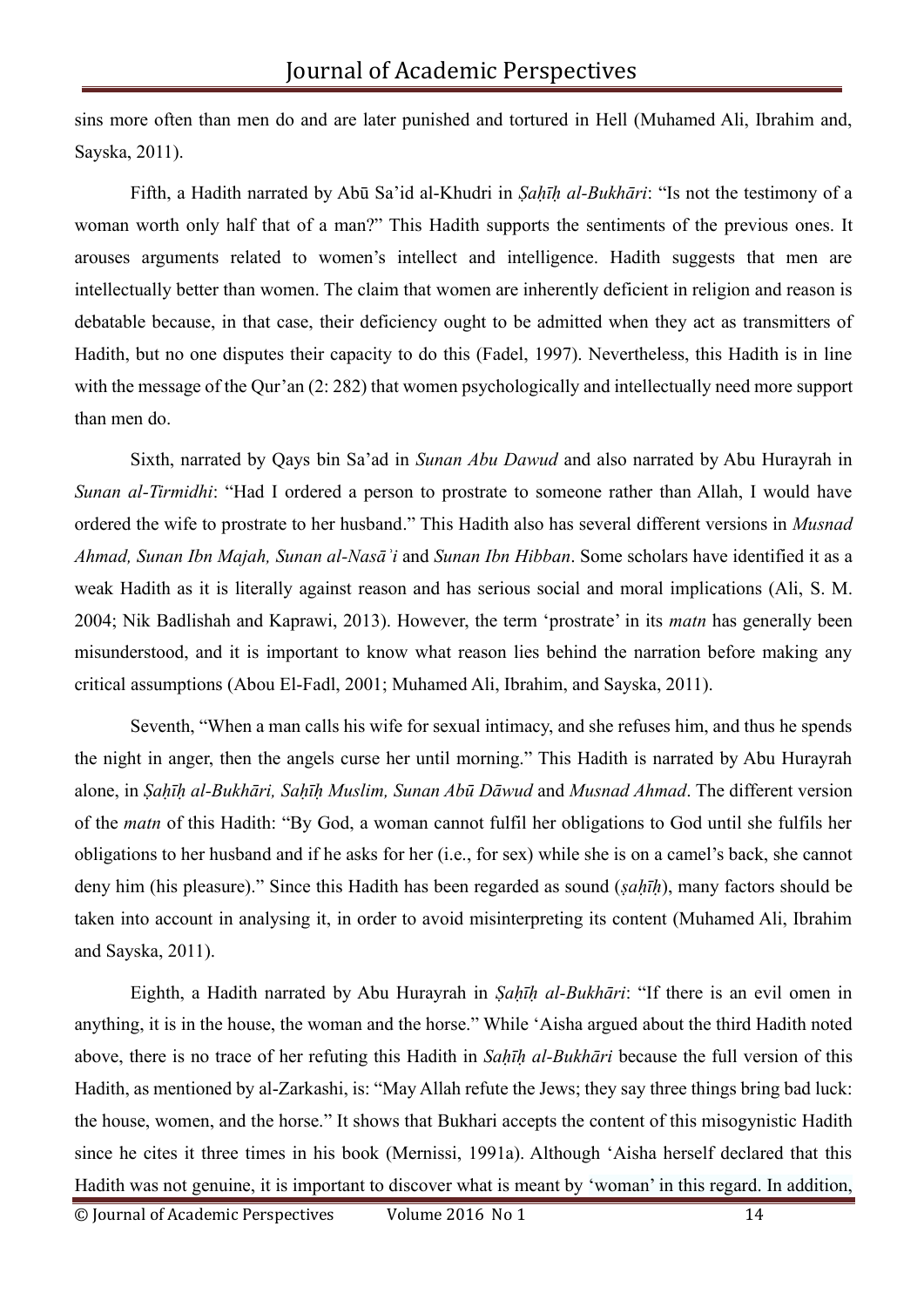Abou El-Fadl (2001) tells us that this Hadith "served as the grazing ground for some of the most virulent anti-women rhetoric in Islamic history"; thus, its authenticity remains questionable.

The above examples show that 'anti-women' discourse of negative meaning and interpretation exists in Hadith literature. However, although some 'anti-women' Hadith have been analysed and debated at length, in surveying the 'anti-women' Hadith, none of the previous studies have collected them all and categorised them according to their authenticity. So, this study serves as a beginning to conduct complete further research on the unexplored topic of women and hadith.

#### **CONCLUSION**

This study provides insight into the contributions of women in the transmission and preservation of Hadith, and also the collections of Hadith that have been compiled relating to women's issues. Hadith originally came from the Prophet and has been narrated by both men and women, but has been criticized due to the patriarchal culture and misogynistic nature in the Muslim world. This study also gave a short description of the question: if women contributed as much as men, why are their positions vis-à-vis the aHadith contested? We were told that women at the time of the Prophet were not restricted at home or secluded from society. They sought knowledge, participated in warfare and related activities and also managed businesses and occupations as much as their male counterparts. Today, these positive images of Muslim women are underrepresented; instead, women are characterized as submissive creatures and are oppressed by socio-economic changes. Their roles have been limited in some sense, and they are not given equal opportunity to take part in enforcing Islamic laws and conducts. Muslim women, in particular, who are responsible as wives and mothers, are bound by their home activities, and their husbands became their priority. These diminished images have been interpreted to suggest that all women in Islam are subordinate to men, a state of affairs which has gradually extended from the eighth century AD to the present (Saadawi, 1982). Islamic laws, customs, and texts are among the factors that are blamed for the injustices against women (Mernissi, 1987).

The religious texts, most of all, have been claimed to enshrine adverse images and the mistreatment of women and partly account for the way in which women have been negatively treated in some Muslim cultures. For this reason, the present study looks in particular at Hadith and its interpretations, which are hostile to women, whether directly or indirectly; it asks whether this hostility can be traced to the Prophet or was it perhaps invented by the transmitters of Hadiths. This study only provides a few examples of how Hadiths have been interpreted by modern scholars without looking indepth or offering a new interpretation. So future studies can produce the current approach to re-evaluate the so-called 'anti-women' Hadiths. At the same time, the study aims to bring attention to the fact that women have a vital role in Islam, as shown in Hadith literature because the negative images of women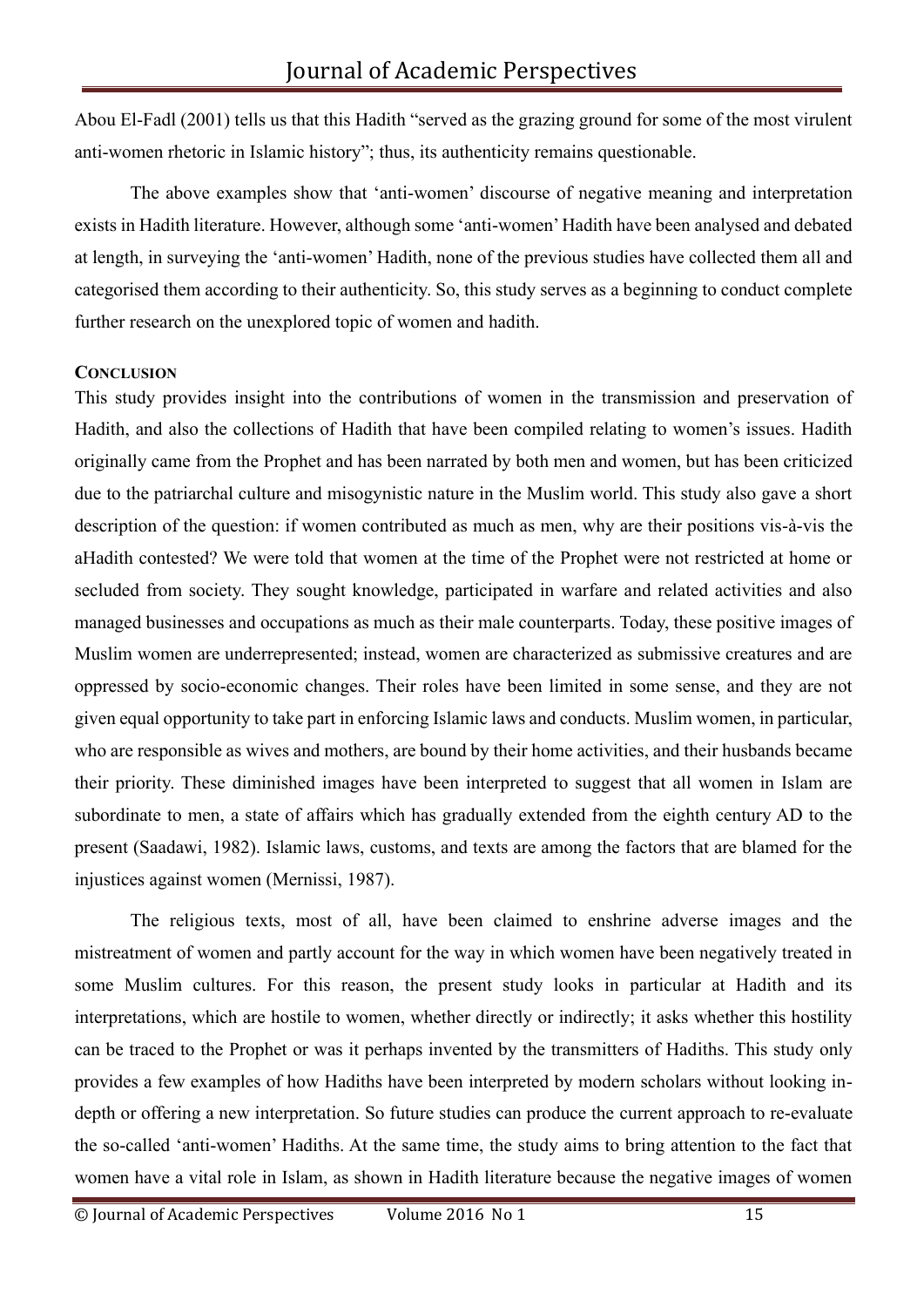found in Hadith are in contradiction to their major contributions in this field of study. It can be concluded that Hadith does not originally intend to promote gender bias or inequality, but there are certain factors like historical circumstances, social consequences, and textual understanding that might influence the interpretation of 'anti-women' discourse in Hadith.

\*\*\*\*\*

#### **REFERENCES**

- Abdullah, I., & Abdul Manas, S. (2009). *Introduction to the Sciences of Hadith*. Kuala Lumpur: IIUM Press. Abou El-Fadl, K. (2001). *Speaking in God's Name: Islamic Law, Authority and Women*. Oxford: Oneworld Publications.
- Abou-Bakr, O. (2003). Teaching The Words Of The Prophet: Women Instructors Of Hadith (Fourteenth and Fifteenth Centuries). *Hawwa*, *1*(3), 306–328. doi:10.1163/156920803322765155
- Afshari, R. (1994). Egalitarian Islam and Misogynist Islamic Tradition: A Critique of the Feminist Reinterpretation of Islamic History and Heritage. *Critique: Critical Middle Eastern Studies*, *3*(4), 13–33. doi:10.1080/10669929408720047
- Ahmad, K. (1997). *Hadith Re-Evaluation* (Trans.). Universal Unity. Retrieved from http://www.barrybaker.com/Articles/documents/HADITH.pdf. Accessed on 8 Nov. 2013.
- Ahmad Khan, I. (2007). Authentication of Hadith: Redefining the Criteria. *The American Journal of Islamic Social Sciences*, *4*(24), 50–73.
- Ali, S. M. (2004). *The Position of Women in Islam: A Progressive View*. Albany, New York: State University of New York.
- Allen, R. (Ed.). (2001). *The Penguin English Dictionary*. London: The Penguin Books.
- Al-Qaradawi, Y. (1990). *Kayfa Ta"amal ma"a al-Sunnah al-Nabawiyyah*. Virginia: al-Ma'had al- 'Alami li al- Fikr al-Islam.
- Al-Qaradawi, Y. (2006). *Approaching the Sunnah: Comprehension and Controversy*. Herndon: IIIT.
- Al-Salman, M. H. (2007). *The Noble Women Scholars of Hadeeth*. Retrieved fro[m](http://ebrahimsaifuddin.files.wordpress.com/2009/05/the-noble-women-scholars-of-hadeeth-by-) [http://ebrahimsaifuddin.files.wordpress.com/2009/05/the-noble-women-scholars-of-hadeeth-by](http://ebrahimsaifuddin.files.wordpress.com/2009/05/the-noble-women-scholars-of-hadeeth-by-)shaykh-mashoor-hasan.pdf. Accessed on 3 Sept 2012.
- Amin, K. (2005). The Reliability of the Traditional Science of Hadith: A Critical Reconsideration. *Al-Jami'ah*, *43*(2), 255–281.
- Amin, M. (2011). Kontekstualisasi Pemahamam Hadith dan Rekonstruksi Epistemologi Ikhtilaf dalam Fiqh al- Hadith. *ISLAMICA*, *5*(2), 256–268.
- Azami, M. M. (1977). *Studies in Hadith Methodology and Literature*. Kuala Lumpur: Islamic Book Trust. Barlas, A. (2002). *"Believing Women" in Islam: Unreading Patriarchal Interpretations of the Quran*. Austin: University of Texas Press.
- Berkey, J. P. (1992). Women and Education in the Mamluk Period. In N. R. Keddie & B. Baron (Eds.), *Women in Middle Eastern History: Shifting Boundaries in Sex and Gender (pp. 143–157).* New Haven: Yale University Press.
- Dakir, J., & Ahmad Shah, F. (2012). A Contextual Approach in Understanding the Prophet's Hadith: An Analysis. *Journal of Applied Sciences Research*, *8*(7), 3176–3184.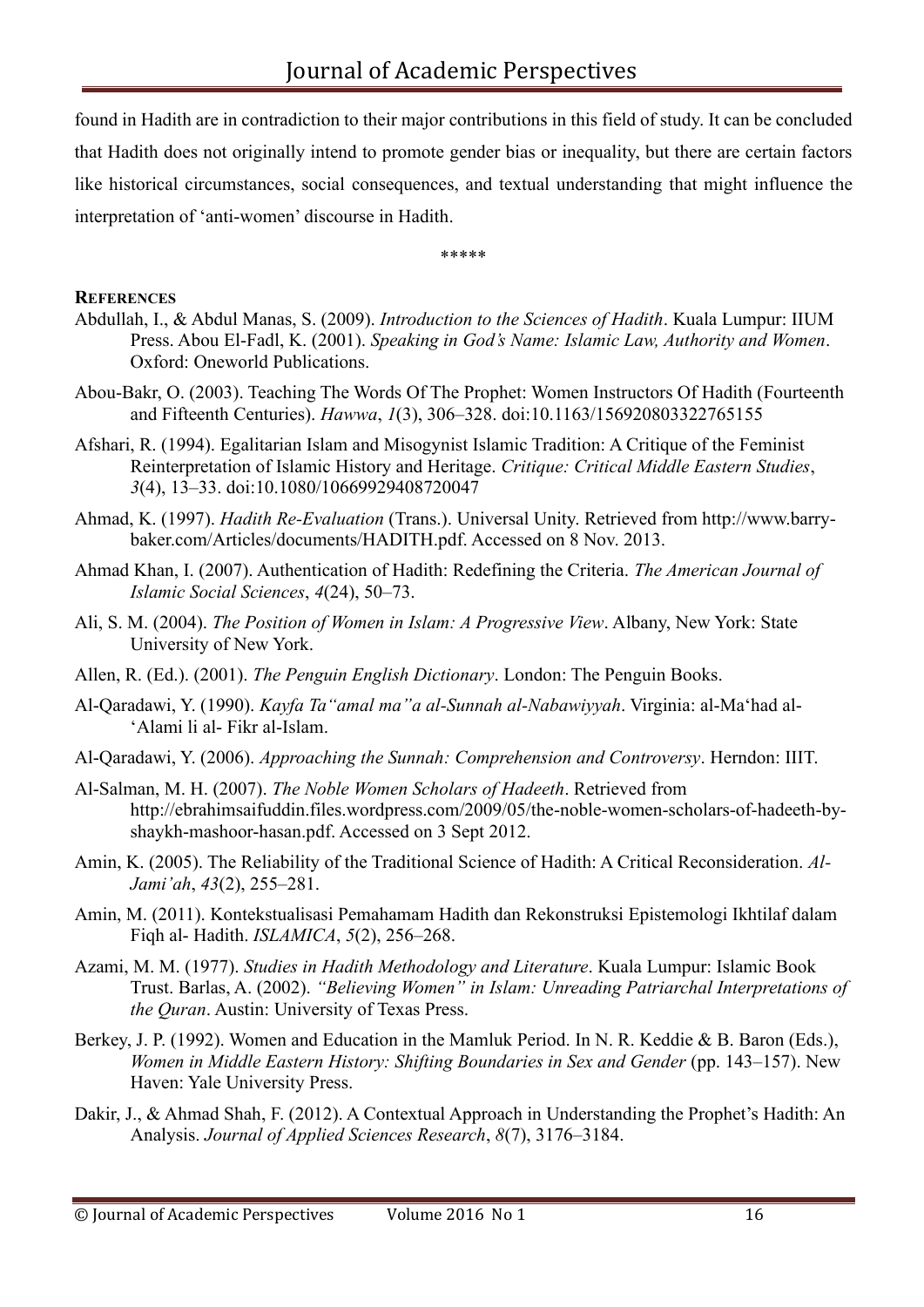- Deraman, F. (2007). Sumbangan Wanita Dalam Bidang Hadith. *Al-Bayan Journal of Al-Quran & Al-Hadith*, *5*, 201–224.
- Hallaq, W. B. (1999). The Authenticity of Prophetic Hadith: a Pseudo-problem. *Studia Islamica*, (89), 75–90. Hamdan, A. (2009). *Muslim Women Speak: A Tapestry of Lives and Dreams*. Toronto: Women's Press.
- Hasan, M. M. (2012). Feminism as Islamophobia: A Review of Misogyny Charges Against Islam. *Intellectual Discourse*, *20*(1), 55–78.
- Hassan, R. (1987). Equal before Allah?: Woman-man Equality in the Islamic Tradition. *Harvard Divinity Bulletin*, *17*(2).
- Hassan, R. (1989). Rights of Women Within Islamic Countries. *Canadian Women Studies*, *15*(2 & 3), 40–45. Husti, I. (2000). *Pemahaman Hadis Secara Kontekstual: Suatu Telaah Terhadap Asbab al-Wurud dalam Kitab Sahih Muslim*. Pekan Baru: Susqa Press.
- Juynboll, G. H. A. (1996). Some Isnad-Analytical Methods Illustrated on the Basis of Several Womandemeaning Sayings from Hadith Literature. In *Studies on the Origins and Uses of Islamic Hadith* (pp. 343–383). Hampshire, Britain: Ashgate Publishing.
- Kabbani, M. H., & Bakhtiar, L. (1998). *Encyclopedia of Muhammad's Women Companions and the Traditions They Related*. Chicago: ABC International Group.
- Kamali, M. H. (2005). *A Textbook of Hadith Studies: Authenticity, Compilation, Classification and Criticism of Hadith*. The Islamic Foundation. Retrieved from [http://www.kalamullah.com/Books/A T](http://www.kalamullah.com/Books/A)extbook of Hadith Studies.pdf. Accessed on 26 Sept. 2013.
- Mahrizi, M., & Najafi (Trans.), H. M. (n.d.). Women. Ansariyan Publications Qum. Retrieved fro[m](http://www.al-islam.org/woman-mahdi-mahrizi) [http://www.al-islam.org/woman-mahdi-mahrizi. A](http://www.al-islam.org/woman-mahdi-mahrizi)ccessed on 24 Oct. 2014.
- Malik, W. (2010). Islamic Feminism. *Critique: A Worldwide Journal of Politics*, 1–19. Retrieved fro[m](http://lilt.ilstu.edu/critique/Fall) [http://lilt.ilstu.edu/critique/Fall 2](http://lilt.ilstu.edu/critique/Fall)010 docs/Islamic Feminism Final.pdf. Accessed on 25 June 2013.
- Mernissi, F. (1991a). *The Veil and the Male Elie: A Feminist Interpretation of Women's Right in Islam*. Cambridge, Massachusetts: Perseus Books.
- Mernissi, F. (1991b). *Women and Islam: An Historical and Theological Enquiry*. Oxford: Basil Blackwell. Nadwi, M. A. (2007). *Al-Muhaddithat: The Women Scholars in Islam*. Oxford: Interface Publication.
- Peru, F. A. (2014, March 6). Respons kepada Hasrizal Abdul Jamil: Isu Anti Hadis. *The Malaysian Inside*. Retrieved from [http://www.themalaysianinsider.com/rencana/article/respons-kepada](http://www.themalaysianinsider.com/rencana/article/respons-kepada-hasrizal-)[hasrizal-](http://www.themalaysianinsider.com/rencana/article/respons-kepada-hasrizal-) abdul-jamil-isu-anti-Hadith-farouk-a-peru. Accessed on 11 March 2014.
- Ramli, M. A., Khalil, S. A., Jamaludin, M. A., Man, S., Abdullah, A. B., & Mohd Nor, M. R. (2013). Muslim Exegeses Perspective on Creation of the First Woman: A Brief Discussion. *Middle-East Journal of Scientific Research*, *13*(1), 41–44. doi:10.5829/idosi.mejsr.2013.13.1.1757
- Roded, R. (1994). *Women in Islamic Biographical Collections: From Ibn Sa'd to Who's Who* (p. 157). Colorado & London: Lynne Rienner Publishers.
- Sayeed, A. (2005). *Shifting Fortunes Women and Ḥadith Transmission in Islamic History (First to Eighth Centuries)*. Princeton University.
- Sayeed, A. (2011). Muslim Women's Religious Education in Early and Classical Islam. *Religion Compass*, *5*(3), 94–103. doi:10.1111/j.1749-8171.2011.00263.x